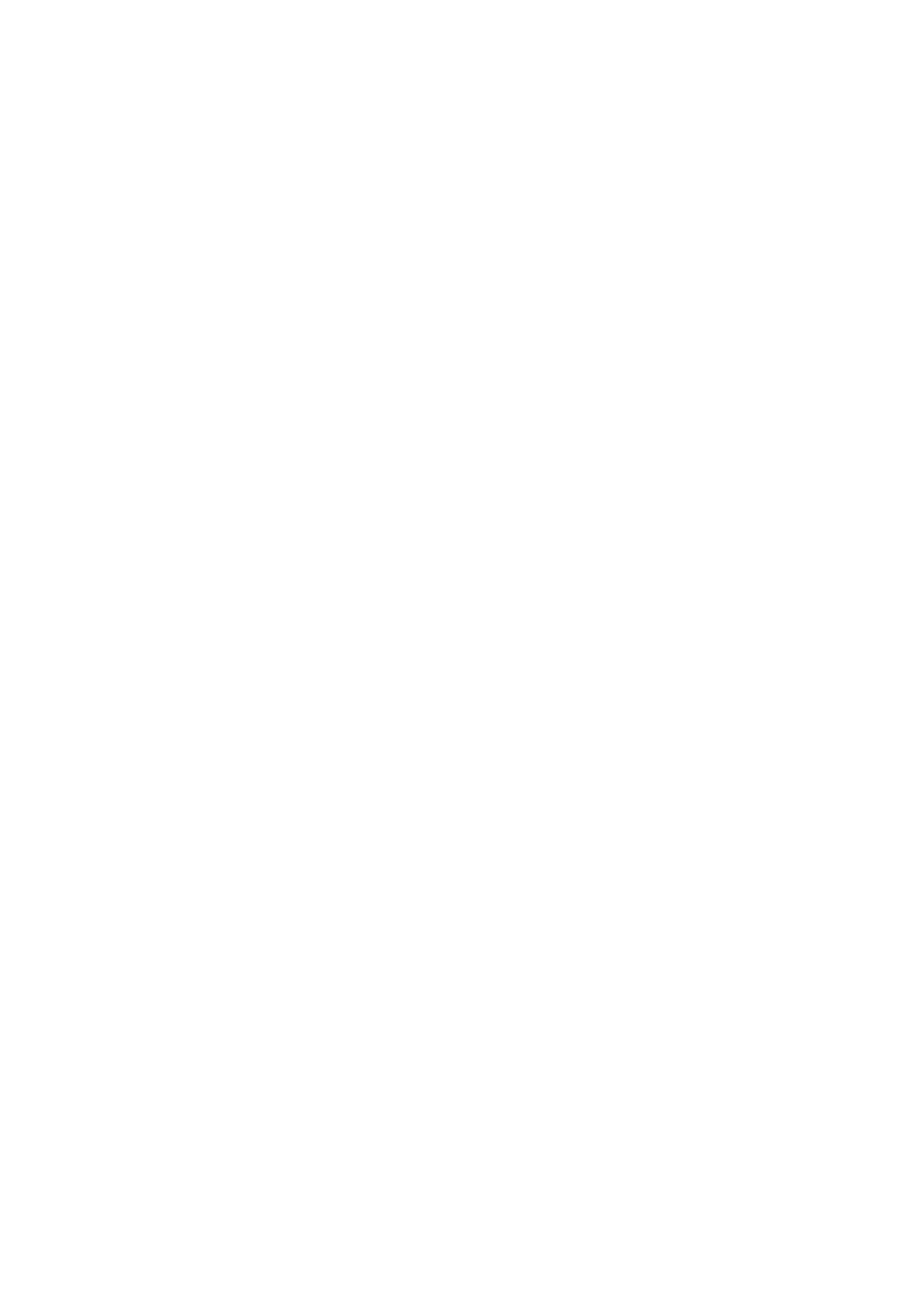# **CONTENTS**

| <b>INTRODUCTION</b>                   | 1  |
|---------------------------------------|----|
| <b>HIGHER EDUCATION AT A GLANCE</b>   | 3  |
| <b>PROVIDERS</b>                      | 5  |
| <b>STUDENTS</b>                       | 9  |
| <b>ACADEMIC STAFF (INCL. CASUALS)</b> | 17 |
| <b>FINANCIAL PROFILE</b>              | 18 |
| <b>EXPLANATORY NOTES</b>              | 22 |
| <b>GLOSSARY</b>                       | 27 |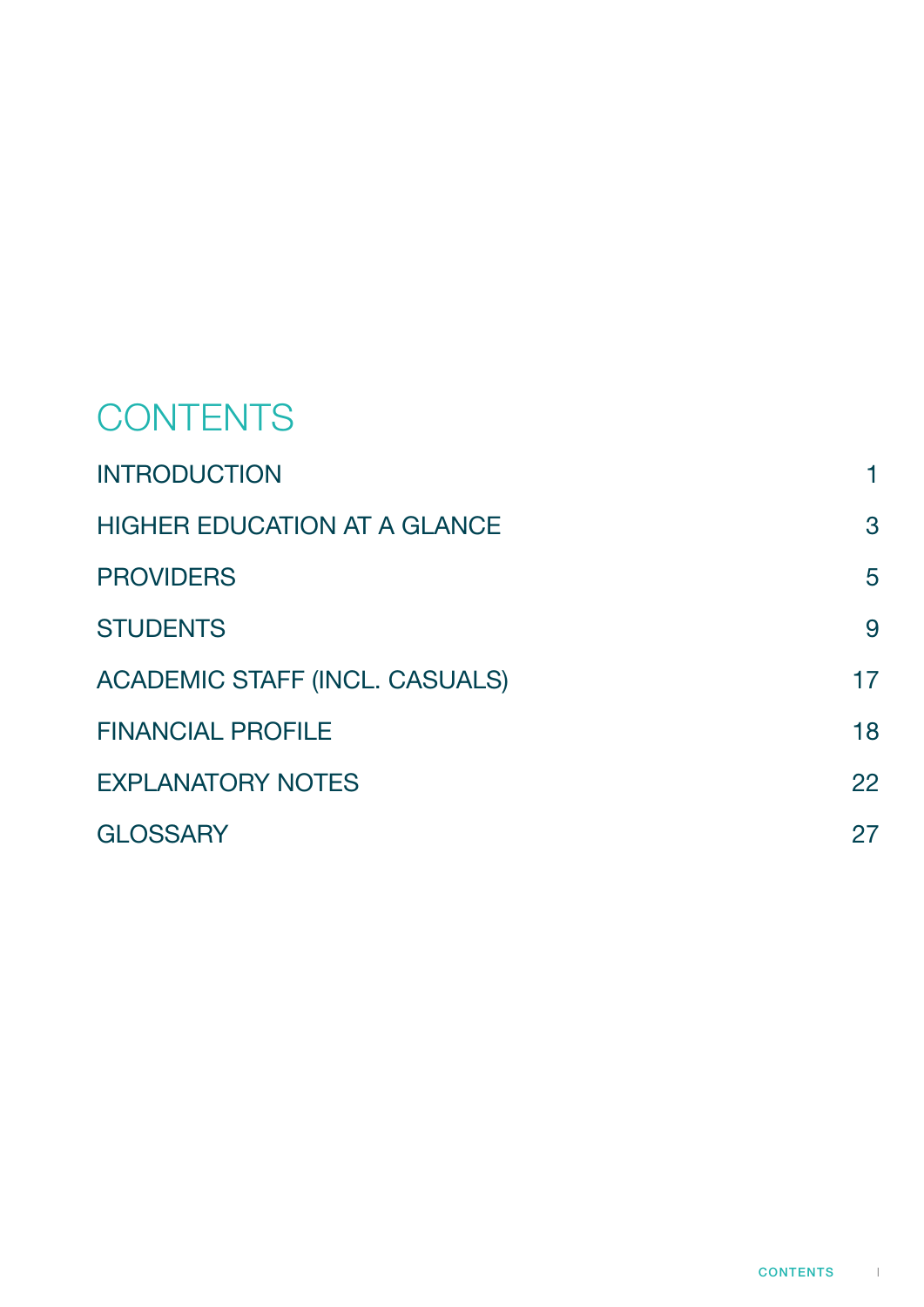# LIST OF FIGURES

| FIGURE 1: PROVIDERS BY SIZE OF STUDENT LOAD (EFTSL), 2013                       | 6  |
|---------------------------------------------------------------------------------|----|
| FIGURE 2: STUDENTS (HEADCOUNT), 2013                                            | 9  |
| FIGURE 3: STUDENTS (EFTSL) BY BFOE AND AGGREGATED COURSE LEVEL, 2013            | 11 |
| FIGURE 4: DOMESTIC AND OVERSEAS STUDENTS (EFTSL) BY BFOE, 2013                  | 14 |
| <b>FIGURE 5: TYPE OF ATTENDANCE (EFTSL), 2013</b>                               | 16 |
| FIGURE 6: ACADEMIC STAFF (FTE) BY FUNCTION, 2013                                | 17 |
| <b>FIGURE 7:</b> REVENUE BY SOURCE (% SHARE), PUBLIC UNIVERSITIES               | 18 |
| FIGURE 8: REVENUE BY SOURCE (% SHARE), OTHER UNIVERSITIES AND NUHEPS (FEE-HELP) | 18 |
| <b>FIGURE 9:</b> REVENUE BY SOURCE (% SHARE), NUHEPS (OTHER)                    | 19 |
| FIGURE 10: REVENUE BY ACTIVITY, PUBLIC UNIVERSITIES                             | 19 |
| FIGURE 11: REVENUE BY ACTIVITY, OTHER UNIVERSITIES AND NUHEPS (FEE-HELP)        | 20 |
| <b>FIGURE 12: REVENUE BY ACTIVITY, NUHEPS (OTHER)</b>                           | 20 |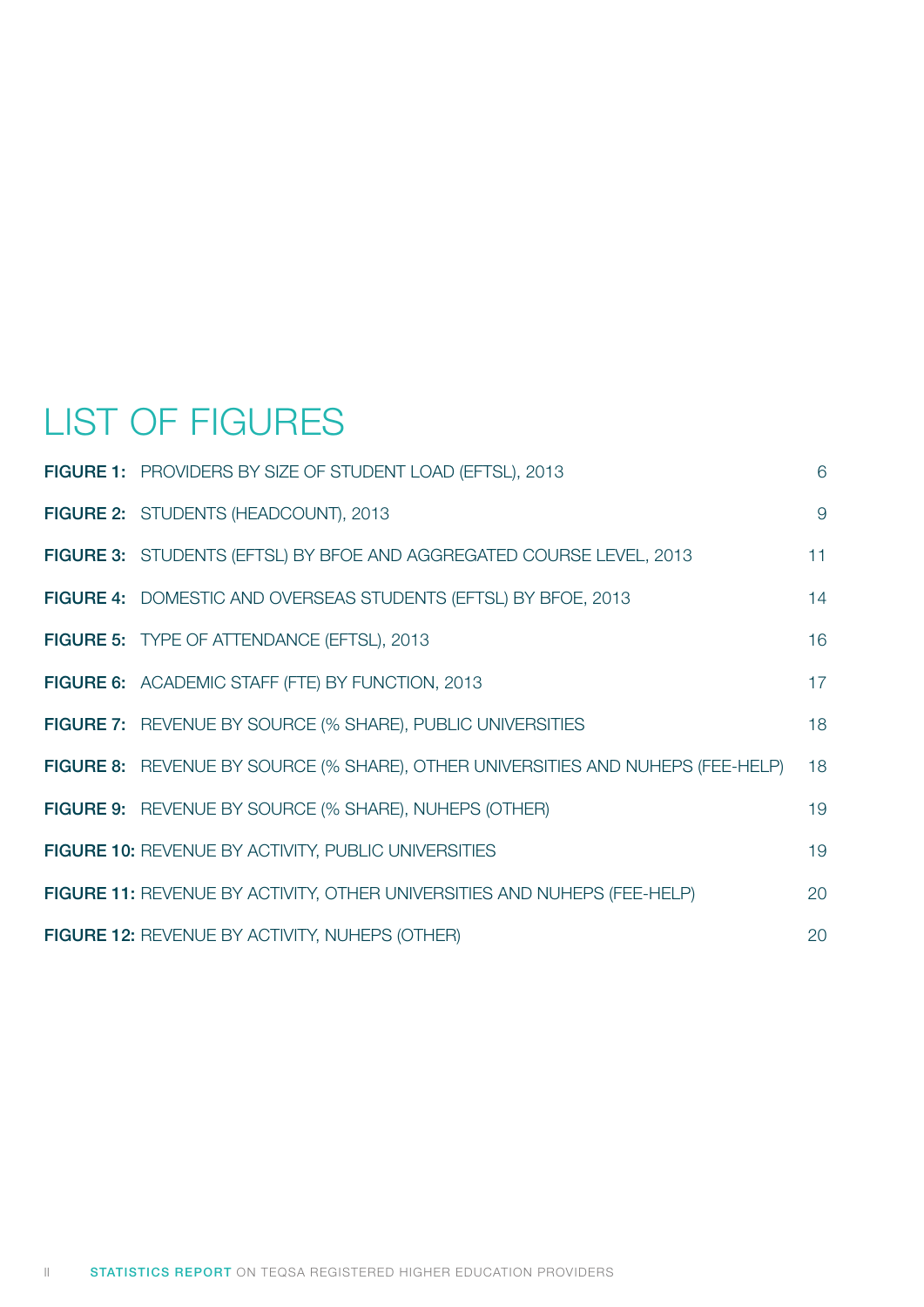# LIST OF TABLES

| <b>TABLE 1:</b> | PROVIDERS BY STATE, 2013                                                                   | 5              |
|-----------------|--------------------------------------------------------------------------------------------|----------------|
| <b>TABLE 2:</b> | PROVIDERS BY SELF-ACCREDITING AUTHORITY (SAA)<br>AND TEQSA REGISTRATION CATEGORY, 2013     | 5              |
| <b>TABLE 3:</b> | PROVIDERS BY SIZE OF STUDENT LOAD (EFTSL), 2013                                            | 6              |
| <b>TABLE 4:</b> | NEW COURSES (TEQSA ACCREDITED) BY BFOE, 2013                                               | $\overline{7}$ |
| <b>TABLE 5:</b> | NEW COURSES (TEQSA ACCREDITED) BY AQF LEVEL, 2013                                          | 8              |
| <b>TABLE 6:</b> | TOTAL STUDENTS BY PROVIDER CATEGORY, 2013                                                  | $\overline{9}$ |
| <b>TABLE 7:</b> | ONSHORE AND OFFSHORE STUDENTS (EFTSL), 2013                                                |                |
| <b>TABLE 8:</b> | DOMESTIC AND OVERSEAS STUDENTS, 2013                                                       | 10             |
| <b>TABLE 9:</b> | STUDENTS (EFTSL) BY AGGREGATED COURSE LEVEL, 2013                                          | 11             |
|                 | TABLE 10: STUDENTS (EFTSL) BY AQF LEVEL, 2013                                              | 12             |
|                 | <b>TABLE 11: STUDENTS (EFTSL) BY BFOE, 2013</b>                                            | 13             |
|                 | <b>TABLE 12: COMMENCING AND COMPLETING STUDENTS, 2013</b>                                  | 14             |
|                 | <b>TABLE 13: UNDERGRADUATE COMMENCING STUDENTS (EFTSL)</b><br>BY BASIS FOR ADMISSION, 2013 | 15             |
|                 | <b>TABLE 14: STUDENTS (EFTSL) BY MODE OF ATTENDANCE, 2013</b>                              | 15             |
|                 | <b>TABLE 15: STUDENTS (HEADCOUNT) BY TYPE OF ATTENDANCE, 2013</b>                          | 16             |
|                 | <b>TABLE 16:</b> ACADEMIC STAFF (FTE) BY WORK CONTRACT, 2013                               | 17             |
|                 | TABLE 17: ACADEMIC STAFF (FTE) BY FUNCTION, 2013                                           | 17             |
|                 | TABLE 18: REVENUE BY SOURCE, PUBLIC UNIVERSITIES (\$MILLION)                               | 21             |
|                 | <b>TABLE 19:</b> REVENUE BY SOURCE, OTHER UNIVERSITIES AND NUHEPS (\$MILLION)              | 21             |
|                 | TABLE 20: REVENUE BY ACTIVITY (\$MILLION)                                                  | 21             |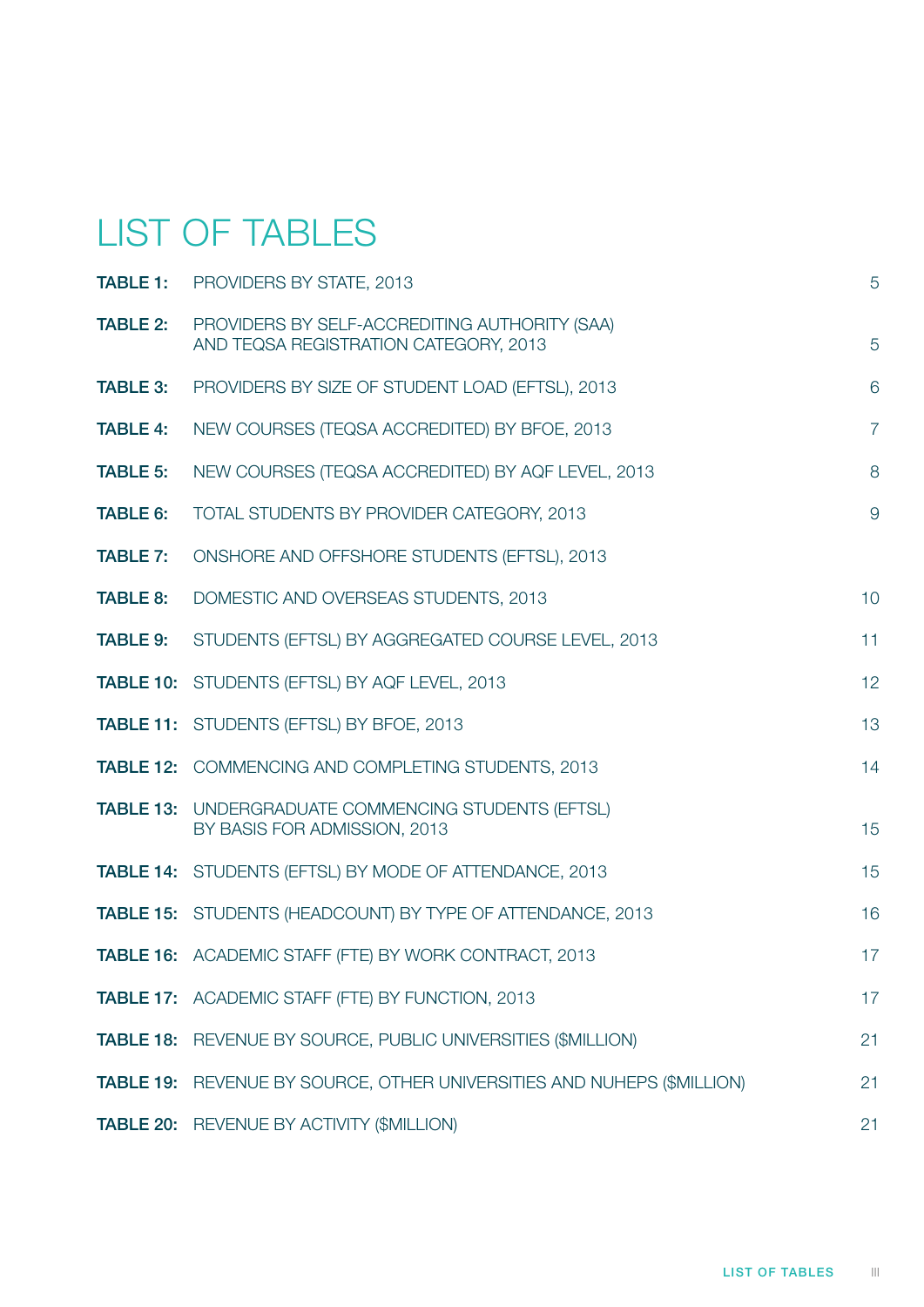<span id="page-5-0"></span>

# INTRODUCTION

# **Background**

 The *Statistics Report on TEQSA Registered Higher Education Providers* ('the Statistics Report') is the second release of selected higher education sector data held by TEQSA for its quality assurance activities. It provides a comprehensive snapshot of national statistics on all parts of the sector for the year 2013, by bringing together data collected directly by TEQSA with data sourced from the main higher education statistics collections managed by the Australian Government Department of Education and Training. This includes data from TEQSA's *National Register of Higher Education Providers* and annual *Provider Information Request* (PIR). The PIR gathers a limited set of key data from some providers that are not required to report, or only partially report, data in the Department of Education and Training's Higher Education Statistics Collection (through the *Higher Education Information Management System* - HEIMS).

Information outlined in the Statistics Report highlights the diversity of the Australian higher education sector. For descriptive observations about the range and type of registered providers in the sector, readers may also be interested in the TEQSA paper *A risk and standards based approach to quality assurance in Australia's diverse higher education sector*, available at [http://www.teqsa.gov.au/regulatory-approach/](http://www.teqsa.gov.au/regulatory-approach/teqsa-and-quality-assurance) teqsa-and-quality-assurance.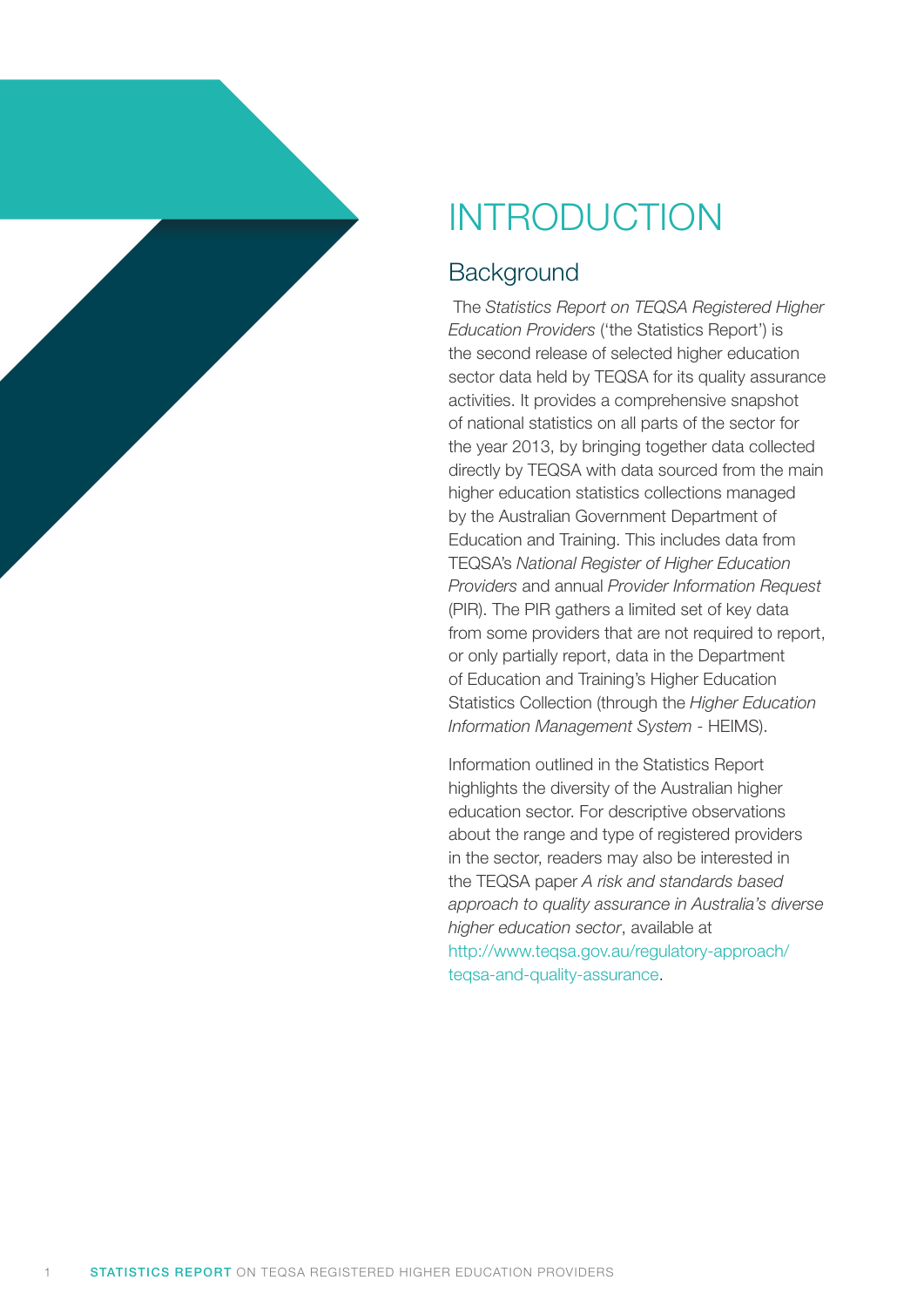

# About the report

The Statistics Report provides high level information across four key areas: providers, students, academic staff and finances, with this update of the report focusing on **data relating to 2013**. Data relates to providers registered in 2013 (excluding those that withdrew registration during that year), and 2013 student, academic staff, and finance data. This includes an update to academic staff data for 2013 published in the previous Statistics Report, to now include academic casual staff.

While the Statistics Report is focused on higher education data, financial data include all sources of revenue within a provider's operations, including revenue from VET and other activities, reflecting the breadth and diversity of operations within some higher education providers. The Explanatory Notes and Glossary at the back of the Statistics Report provide further contextual information on the data and presentation.

### Provider categories

There are a number of ways that higher education data can be presented to reflect different groupings of providers in the sector. This includes categorising providers according to different funding and legislative arrangements, or according to different data reporting requirements and collection mechanisms, or to reflect clusters of providers with similar characteristics or selected attributes.

For the purposes of this report, TEQSA has utilised the broad categories 'Universities', 'Non-University Higher Education Providers (FEE-HELP)' [NUHEPs (FEE-HELP)] and 'Non-University Higher Education Providers (Other)' [NUHEPs (Other)]. These categories were chosen giving consideration to TEQSA-registered provider categories (as defined under the *Higher Education Standards Framework*) and taking into account that data on providers within the university sector are already widely reported. This approach also provides a view of data not previously released without relying on the presentation of data according to different collection processes, which may be difficult to readily interpret given variations across reporting dimensions and providers. Care should be used when interpreting changes in data between years as providers may transition provider categories over time.

# **Enquiries**

For enquiries relating to this report and PIR data please contact TEQSA's Information Management team at [collections@teqsa.gov.au](mailto:collections@teqsa.gov.au). For enquiries relating to HEIMS data please contact the Department of Education and Training's University Statistics Team at:

University-Statistics@education.gov.au.

The National Register is an important source of information, providing updated information about the status of registered providers and accredited courses, available at:

[www.teqsa.gov.au/national-register.](http://www.teqsa.gov.au/national-register)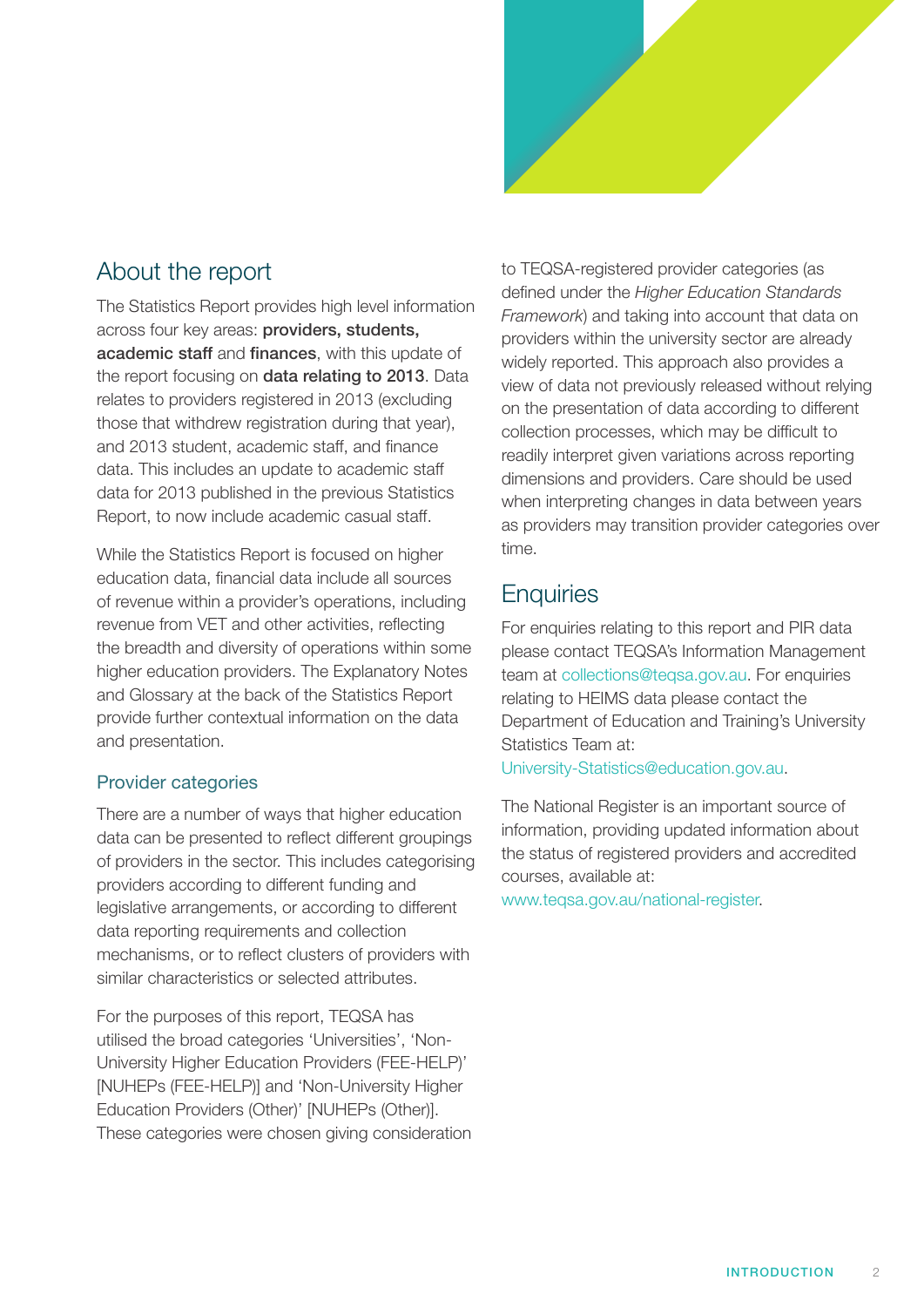

#### 3 **STATISTICS REPORT** ON TEQSA REGISTERED HIGHER EDUCATION PROVIDERS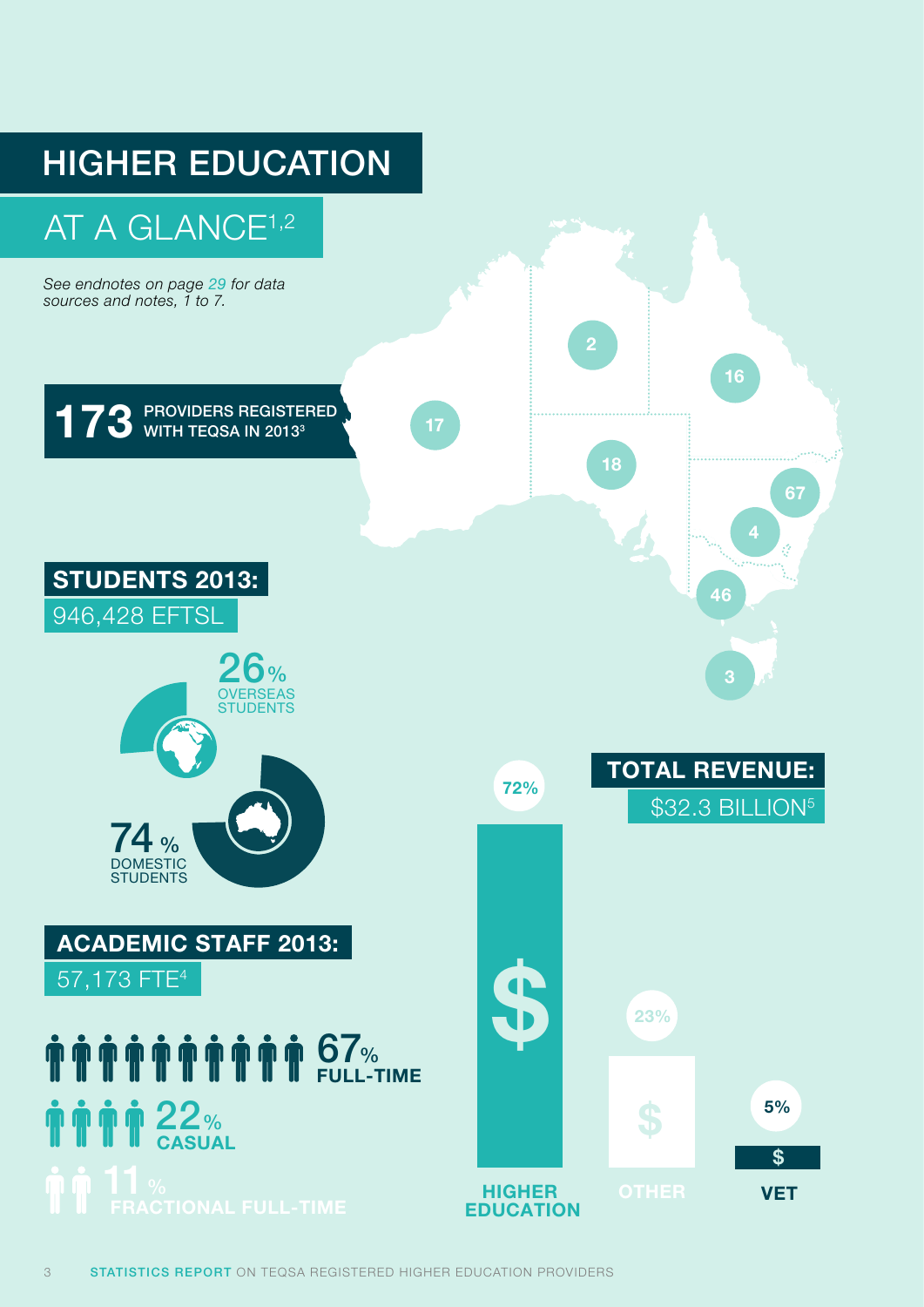### STUDENTS (EFTSL) BY FIELD OF STUDY<sup>6</sup> MANAGEMENT AND COMMERCE 230,348 **SOCIETY** AND CULTURE 182,306 **HEALTH** 150,077 EDUCATION EE 83,506 NATURAL AND  $\frac{1}{2}$ PHYSICAL SCIENCES 77,344 ENGINEERING AND RELATED TECHNOLOGIES 74,055 CREATIVE ARTS  $\widetilde{\mathbb{C}}$ 64,875 INFORMATION TECHNOLOGY 亞 34,668 ARCHITECTURE AND BUILDING 駎 22,773 AGRICULTURE, ENVIRONMENTAL  $\overline{\mathscr{L}}$ AND RELATED STUDIES 13,363 NON-AWARD COURSES 岡 7,098 囲 MIXED FIELD PROGRAMS 5,806 FOOD, HOSPITALITY T AND PERSONAL SERVICES

209

Students enrolled at Australian higher education providers in 2013 increased by 4% from 2012.

# **INCREASE** IN STUDENTS



Number of undergraduate students in 2013:



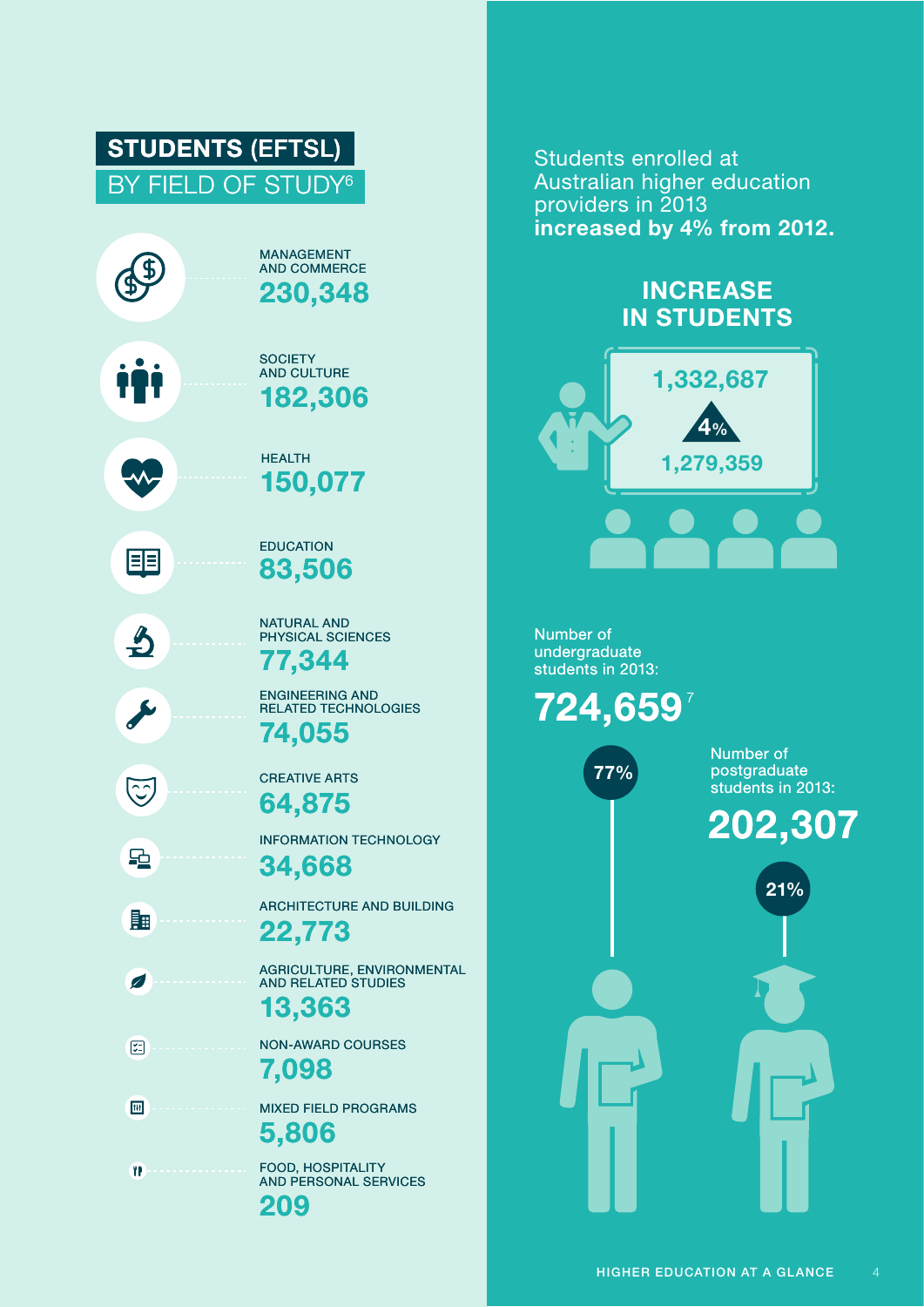# <span id="page-9-0"></span>PROVIDERS<sup>8,9</sup>

PROVIDER DATA RELATES TO PROVIDERS REGISTERED WITH TEQSA IN 2013, EXCLUDING THOSE THAT WITHDREW REGISTRATION DURING THE YEAR.

CARE SHOULD BE USED WHEN INTERPRETING FIGURES AS SOME PROVIDERS GAINED HIGHER EDUCATION FEE-HELP STATUS DURING 2013 AND AS SUCH CHANGED CATEGORIES, AND SOME PROVIDERS MERGED DURING 2013.

#### Table 1: Providers by State, 2013<sup>10</sup>

| <b>State</b> | <b>Universities</b> | <b>NUHEPS</b>  | <b>Total</b>   | $\%$  |
|--------------|---------------------|----------------|----------------|-------|
| <b>NSW</b>   | 11                  | 56             | 67             | 39%   |
| <b>VIC</b>   | 9                   | 37             | 46             | 27%   |
| QLD          | 8                   | 8              | 16             | 9%    |
| <b>SA</b>    | 6                   | 12             | 18             | 10%   |
| <b>WA</b>    | 5                   | 12             | 17             | 10%   |
| <b>TAS</b>   | 1                   | $\overline{2}$ | 3              | 2%    |
| NT           | 1                   | 1              | $\overline{2}$ | $1\%$ |
| <b>ACT</b>   | 2                   | 2              | 4              | 2%    |
| <b>Total</b> | 43                  | 130            | 173            | 100%  |

# In 2013, there were 173 providers:

43 universities, 130 non-universities (95 FEE-HELP, 35 other).

### Table 2: Providers by Self-Accrediting Authority (SAA) and TEQSA Registration Category, 2013<sup>11</sup>

| <b>Provider Category</b>                | SAA (full or partial) | Non-SAA | Total |
|-----------------------------------------|-----------------------|---------|-------|
| <b>Higher Education Provider</b>        | 4                     | 126     | 130   |
| <b>Australian University</b>            | 40                    |         | 40    |
| Australian University of Specialisation |                       |         |       |
| Overseas University                     |                       | 2       | 2     |
| Total                                   | 45                    | 128     | 173   |

THE TWO OVERSEAS UNIVERSITIES GAINED SELF-ACCREDITING AUTHORITY IN 2014.

# In addition to universities, four non-universities had partial or full self-accrediting authority in 2013.

<sup>8</sup> *TEQSA National Register; 2014 PIR; Higher Education Statistics Collection, Department of Education and Training. See Explanatory Notes for information on data sources.*

<sup>9</sup> *Providers registered with TEQSA in 2013, excluding those that withdrew registration during 2013.*

<sup>10</sup> *There are slight variations from the previous Statistics Report for reasons including two providers that merged during 2013.*

<sup>11</sup> *See Glossary for definition of self-accrediting authority.*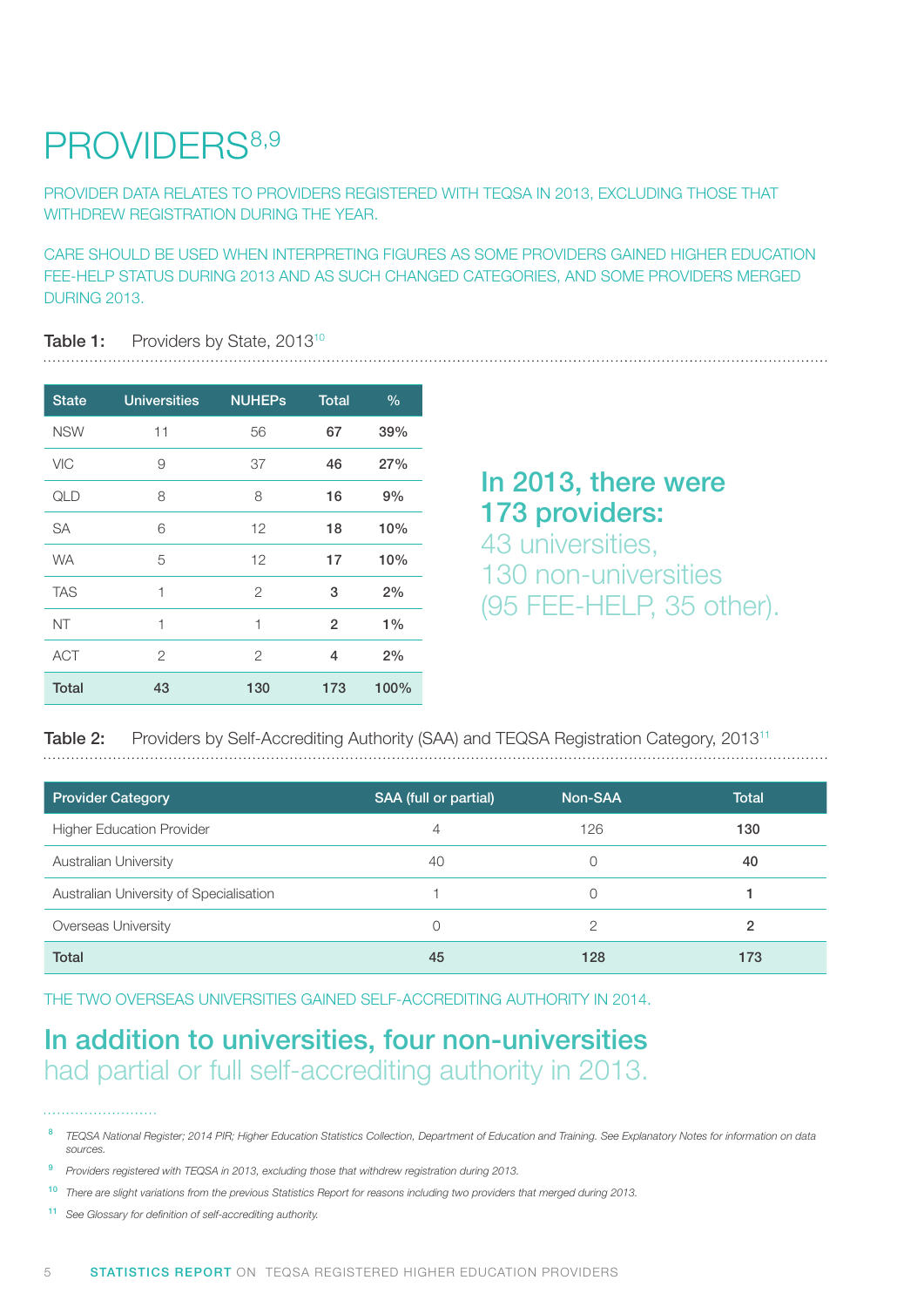

<span id="page-10-0"></span>

#### Table 3: Providers by Size of Student Load (EFTSL), 2013<sup>12,13</sup>

| Scale (EFTSL)                                 | <b>Universities</b> | <b>NUHEPS</b> | <b>Total</b>   | $\%$ |
|-----------------------------------------------|---------------------|---------------|----------------|------|
| < 100                                         | $\mathbf{2}$        | 46            | 48             | 28%  |
| $100 - 499$                                   | $\circ$             | 39            | 39             | 23%  |
| $500 - 999$                                   | 1                   | 17            | 18             | 10%  |
| $1,000 - 4,999$                               | $\overline{0}$      | 18            | 18             | 10%  |
| 5,000 - 19,999                                | 18                  | 0             | 18             | 10%  |
| 20,000 - 40,000                               | 17                  | 0             | 17             | 10%  |
| > 40,000                                      | $\overline{4}$      | 0             | $\overline{4}$ | 2%   |
| Providers not required to report student data | 1                   | 10            | 11             | 6%   |
| <b>Total</b>                                  | 43                  | 130           | 173            | 100% |

ELEVEN PROVIDERS WERE NOT REQUIRED TO SUBMIT STUDENT DATA TO THE TEQSA PIR DUE TO CONTEXT SUCH AS: THE PROVIDER WAS EITHER RECENTLY REGISTERED AS A HIGHER EDUCATION PROVIDER; IN THE PROCESS OF MERGING WITH ANOTHER ENTITY; IN THE FINAL STAGES OF TEACHING OUT COURSES (AND WITHDRAWING REGISTRATION); OR HAD ITS REGISTRATION CANCELLED BY TEQSA AT THE TIME OF COLLECTING 2013 DATA (I.E. IN 2014).

#### 

<sup>12</sup> *These figures relate to separately registered higher education providers. Figures are not aggregated where two or more registered providers are under one corporate structure.*

<sup>13</sup> *A small number of providers were not required to submit student data to the TEQSA PIR due to context such as being recently registered as a higher education provider. See Explanatory Notes for more information on provider exclusions and inclusions.*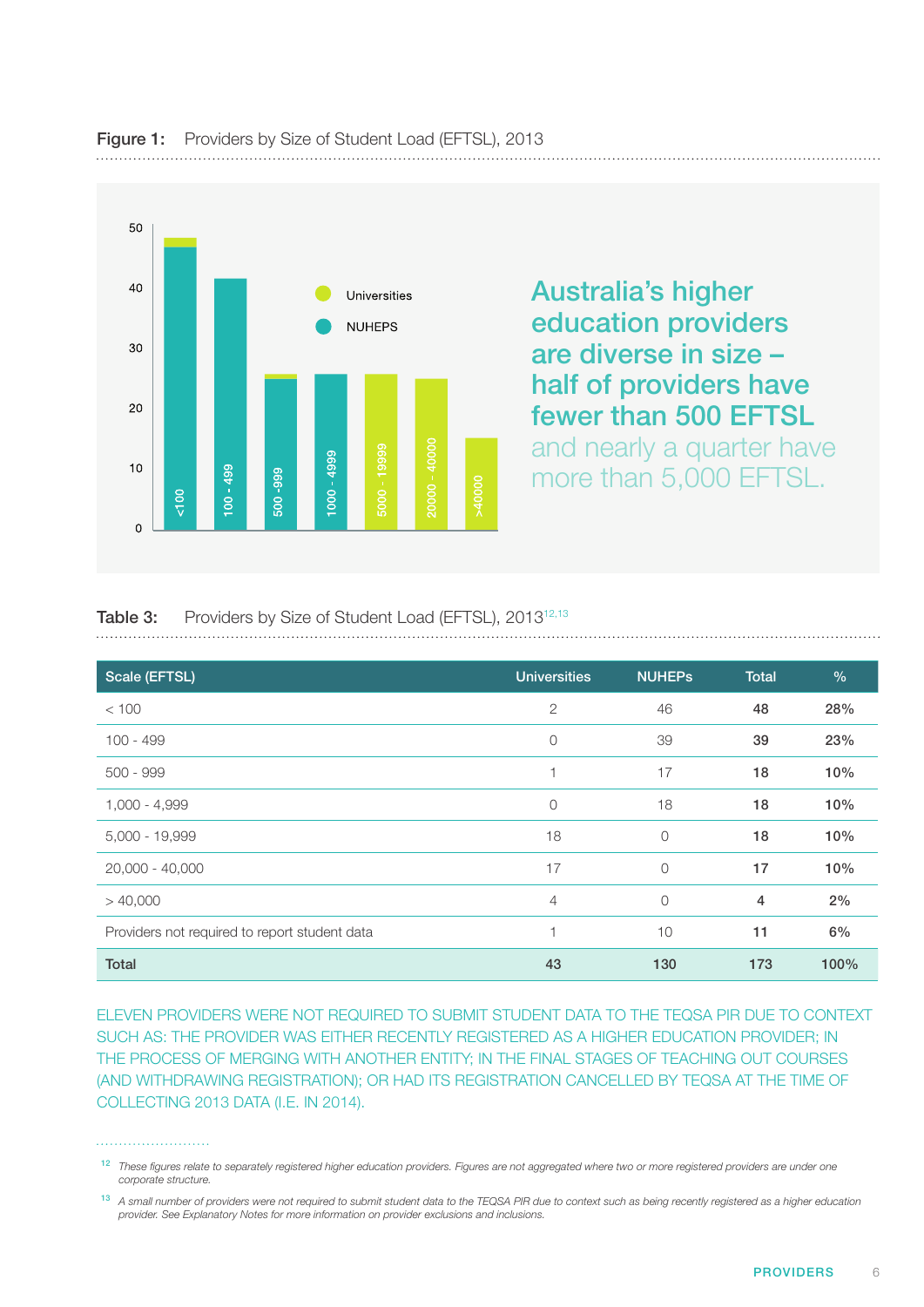# <span id="page-11-0"></span>Table 4: New Courses (TEQSA accredited) by BFoE, 201314,15,16

| <b>Broad Field of Education</b>                | <b>New Course</b><br>Accreditations/<br><b>New Providers</b> | <b>New Course</b><br>Accreditations/<br><b>Existing Providers</b> | Total          | $\frac{0}{0}$ |
|------------------------------------------------|--------------------------------------------------------------|-------------------------------------------------------------------|----------------|---------------|
| Natural and Physical Sciences                  | $\circ$                                                      |                                                                   | 1              | $1\%$         |
| Information Technology                         | 0                                                            | 5                                                                 | 5              | 3%            |
| Engineering and Related Technologies           | 0                                                            | 7                                                                 | 7              | 4%            |
| Architecture and Building                      | 0                                                            | $\overline{2}$                                                    | $\overline{2}$ | $1\%$         |
| Agriculture, Environmental and Related Studies | 0                                                            | 0                                                                 | 0              | 0%            |
| Health                                         | 1                                                            | 15                                                                | 16             | 10%           |
| Education                                      | 1                                                            | 5                                                                 | 6              | 4%            |
| Management and Commerce                        | 3                                                            | 56                                                                | 59             | 37%           |
| Society and Culture                            | 1                                                            | 22                                                                | 23             | 15%           |
| <b>Creative Arts</b>                           | 0                                                            | 39                                                                | 39             | 25%           |
| Food, Hospitality and Personal Services        | 0                                                            | $\Omega$                                                          | $\mathbf{0}$   | 0%            |
| Mixed Field Programs                           | 0                                                            | $\Omega$                                                          | 0              | 0%            |
| <b>Total</b>                                   | 6                                                            | 152                                                               | 158            | 100%          |

The largest number of new courses accredited by TEQSA in 2013 was in the field of 'Management and **Commerce', followed by 'Creative Arts'.** 

#### . . . . . . . . . . . . . . . . . . . .

- <sup>14</sup> *Data published in the previous Statistics Report referred to 29 January 2012 to 16 May 2014.*
- <sup>15</sup> *Data excludes accreditation decisions which were made to facilitate a legal entity change of an existing provider.*
- <sup>16</sup> *'TEQSA accredited' refers to courses that TEQSA accredits as the provider does not hold the authority to self-accredit those courses.*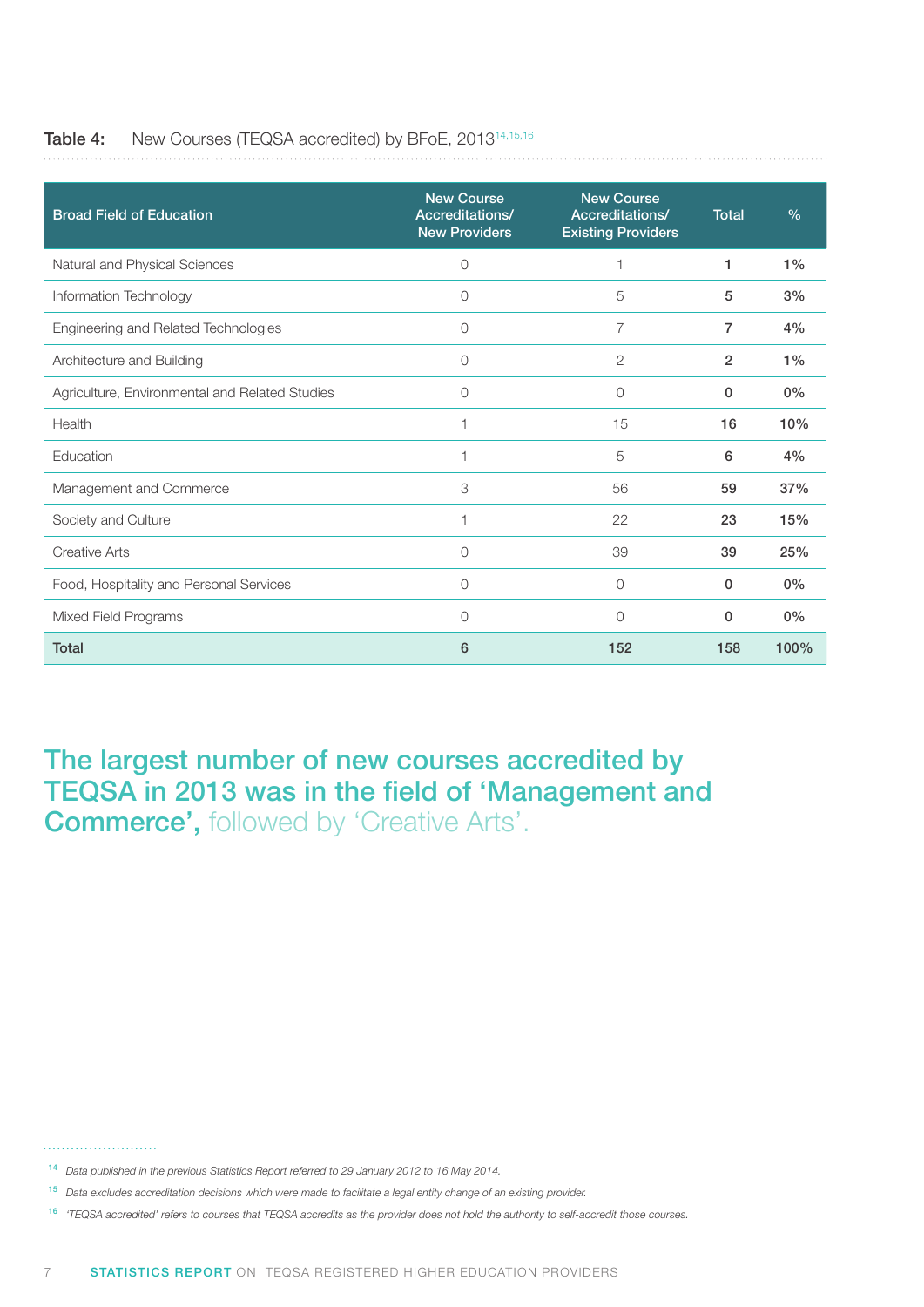| <b>AQF</b> | <b>Course Level</b>                                                 | <b>New Course</b><br>Accreditations/<br><b>New Providers</b> | <b>New Course</b><br>Accreditations/<br><b>Existing Providers</b> | <b>Total</b> | $\frac{9}{6}$ |
|------------|---------------------------------------------------------------------|--------------------------------------------------------------|-------------------------------------------------------------------|--------------|---------------|
| 5          | Diploma                                                             | $\circ$                                                      | 26                                                                | 26           | 16%           |
| 6          | Advanced Diploma<br>Associate Degree                                | 3                                                            | 30                                                                | 33           | 21%           |
| 7          | <b>Bachelor Degree</b>                                              | $\mathbf{2}$                                                 | 52                                                                | 54           | 34%           |
| 8          | <b>Bachelor Honours</b><br>Graduate Certificate<br>Graduate Diploma |                                                              | 25                                                                | 26           | 16%           |
| 9          | Masters by Coursework<br>Masters by Research                        | $\circ$                                                      | 19                                                                | 19           | 12%           |
| 10         | Doctorate by Coursework<br>Doctorate by Research                    | $\circ$                                                      | $\circ$                                                           | 0            | $0\%$         |
|            | <b>Total</b>                                                        | 6                                                            | 152                                                               | 158          | 100%          |

#### <span id="page-12-0"></span>Table 5: New Courses (TEQSA accredited) by AQF Level, 2013<sup>17,18,19</sup> . . . . . . . . . . . . . . . .

# For existing providers, the largest number of new courses accredited in 2013 was at AQF Level 7 (Bachelor).

For newly registered providers, the largest number of new courses accredited in 2013 was at AQF Level 6 (Advanced Diploma/Associate Degree).

#### 

<sup>17</sup> *Data published in the previous Statistics Report referred to 29 January 2012 to 16 May 2014.*

<sup>18</sup> *Data excludes accreditation decisions which were made to facilitate a legal entity change of an existing provider.*

<sup>19</sup> *'TEQSA accredited' refers to courses that TEQSA accredits as the provider does not hold the authority to self-accredit those courses.*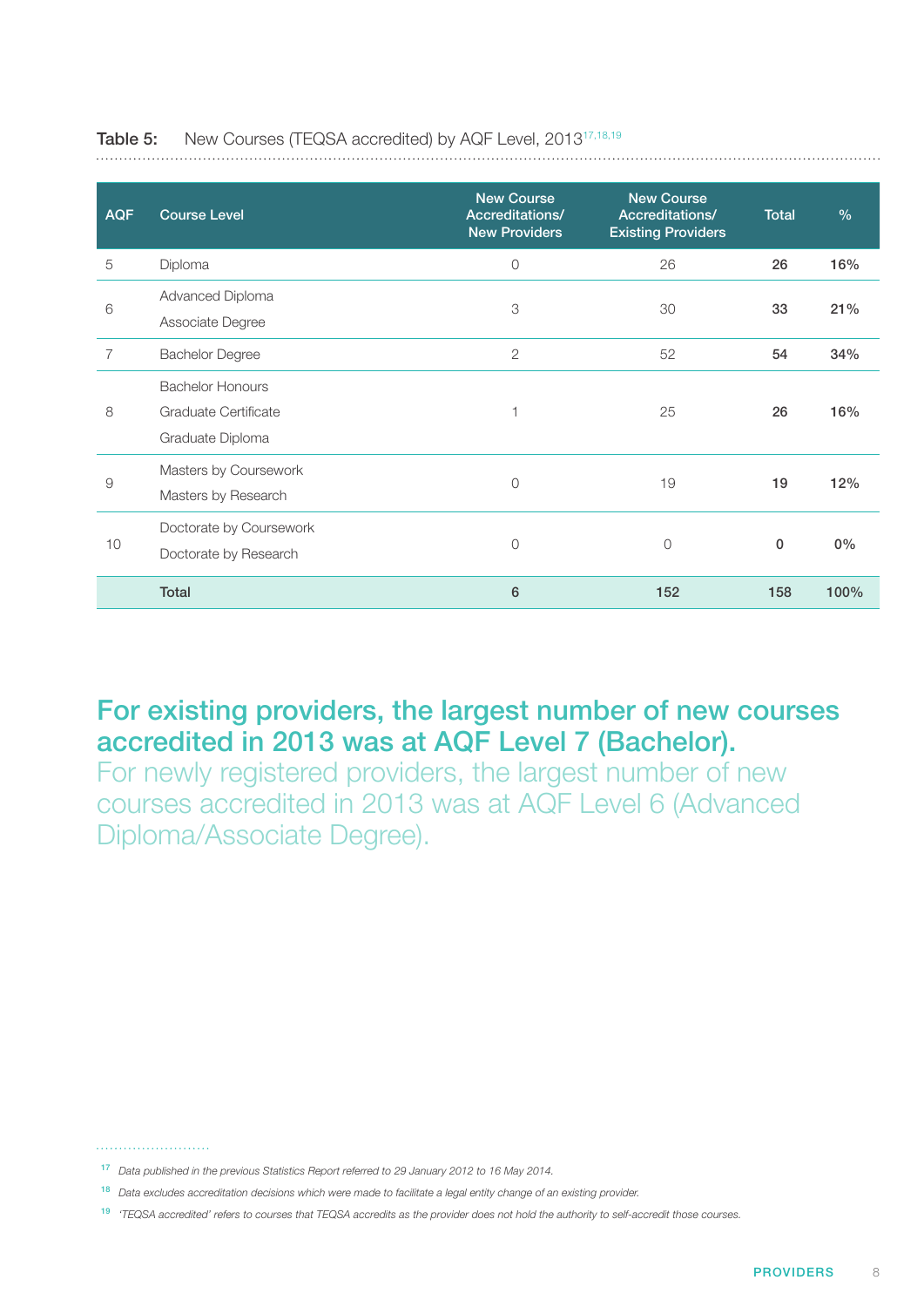# <span id="page-13-0"></span>STUDENTS<sup>20,21,22</sup>

Figure 2: Students (headcount), 2013



Over 1.3 million students

were studying Australian higher education courses in 2013.

### Table 6: Total Students by Provider Category, 2013

|                 | <b>Universities</b> | $\frac{9}{6}$ | <b>NUHEPS</b><br>(FEE-HELP) | %   | <b>NUHEPS</b><br>(Other) | $\frac{9}{6}$ | <b>Total</b> | $\frac{9}{6}$ |
|-----------------|---------------------|---------------|-----------------------------|-----|--------------------------|---------------|--------------|---------------|
| Providers       | 42                  | 26%           | 93                          | 57% | 27                       | 17%           | 162          | 100%          |
| <b>Students</b> |                     |               |                             |     |                          |               |              |               |
| <b>EFTSL</b>    | 887,471             | 94%           | 51,534                      | 5%  | 7.423                    | $1\%$         | 946,428      | 100%          |
| Headcount       | 1,234,210           | 93%           | 80,601                      | 6%  | 17,876                   | 1%            | 1,332,687    | 100%          |

CARE SHOULD BE USED WHEN INTERPRETING CHANGES IN DATA BETWEEN YEARS AS SOME PROVIDERS GAINED HIGHER EDUCATION FEE-HELP STATUS DURING 2013 AND AS SUCH HAVE TRANSITIONED BETWEEN PROVIDER CATEGORIES.

- <sup>21</sup> A small number of providers were not required to submit student data to the TEQSA PIR due to context such as being recently registered as a higher education *provider. See Explanatory Notes for more information on provider exclusions and inclusions.*
- <sup>22</sup> *See Explanatory Notes for information on provider categories used in this report.*

<sup>20</sup> *2014 PIR; Higher Education Statistics Collection, Department of Education and Training. See Explanatory Notes for information on data sources.*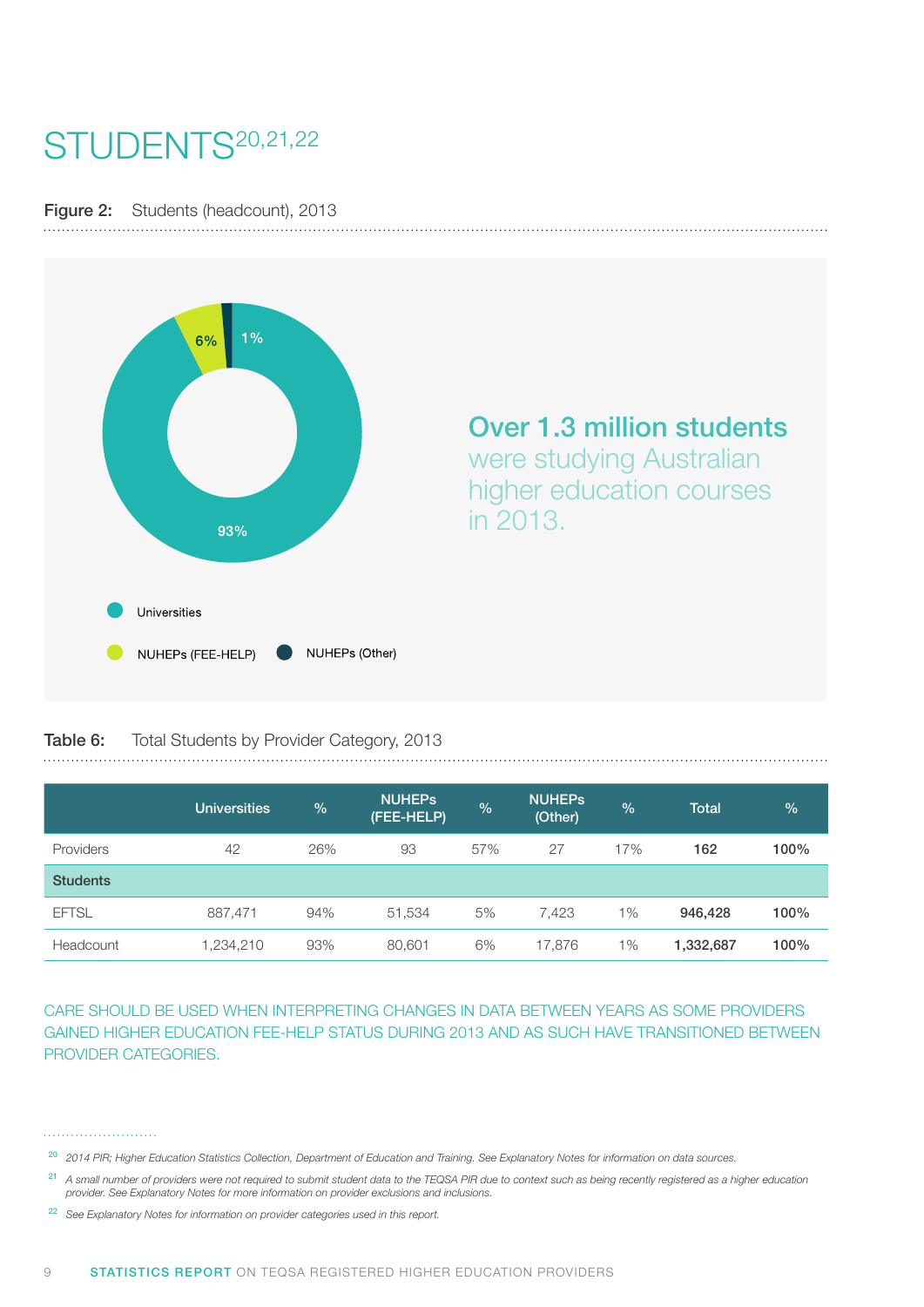|                 | Universities | $\%$ | <b>NUHEPS</b><br>(FEE-HELP) | $\frac{9}{6}$ | <b>NUHEPS</b><br>(Other) | %    | <b>Total</b> | $\sqrt{6}$ |
|-----------------|--------------|------|-----------------------------|---------------|--------------------------|------|--------------|------------|
| Onshore         | 829,423      | 93%  | 49,806                      | 97%           | 3,082                    | 42%  | 882,311      | 93%        |
| <b>Offshore</b> | 58.048       | 7%   | 1.728                       | 3%            | $4.341^{25}$             | 58%  | 64.117       | 7%         |
| <b>Total</b>    | 887,471      | 100% | 51,534                      | 100%          | 7,423                    | 100% | 946,428      | 100%       |

#### <span id="page-14-0"></span>Table 7: Onshore and Offshore Students (EFTSL), 2013<sup>23,24</sup>

# In 2013, 23% of all providers (39) delivered higher education offshore, the majority being universities (33).

Table 8: Domestic and Overseas Students, 2013<sup>26,27</sup>

|              | <b>Universities</b> | $\frac{9}{6}$ | <b>NUHEPS</b><br>(FEE-HELP) | $\frac{0}{0}$ | <b>NUHEPS</b><br>(Other) | $\frac{0}{0}$ | <b>Total</b> | $\frac{9}{6}$ |
|--------------|---------------------|---------------|-----------------------------|---------------|--------------------------|---------------|--------------|---------------|
| <b>EFTSL</b> |                     |               |                             |               |                          |               |              |               |
| Domestic     | 662,667             | 75%           | 30,970                      | 60%           | 4,126                    | 60%           | 697,763      | 74%           |
| Overseas     | 224,804             | 25%           | 20,563                      | 40%           | 2,697                    | 40%           | 248,064      | 26%           |
| <b>Total</b> | 887,471             | 100%          | 51,534                      | 100%          | 6,823                    | 100%          | 945,827      | 100%          |
| Headcount    |                     |               |                             |               |                          |               |              |               |
| Domestic     | 934.665             | 76%           | 50,970                      | 63%           | 11,124                   | 71%           | 996,759      | 75%           |
| Overseas     | 299.545             | 24%           | 29,631                      | 37%           | 4,644                    | 29%           | 333,820      | 25%           |
| <b>Total</b> | 1,234,210           | 100%          | 80,601                      | 100%          | 15,768                   | 100%          | 1,330,579    | 100%          |

# In 2013, almost a third of students enrolled in non-university (other) providers were from overseas.

- <sup>23</sup> *Students coded in the 2014 PIR as studying units "Partially Offshore", have been included in the "Offshore" category.*
- <sup>24</sup> *See Glossary for definitions of 'Onshore' and 'Offshore'.*
- <sup>25</sup> *One provider accounts for the majority of these students.*
- <sup>26</sup> *See Glossary for definitions of 'Domestic' and 'Overseas'.*
- <sup>27</sup> *Excludes providers with student citizenship classified as 'unknown' or 'unspecified'.*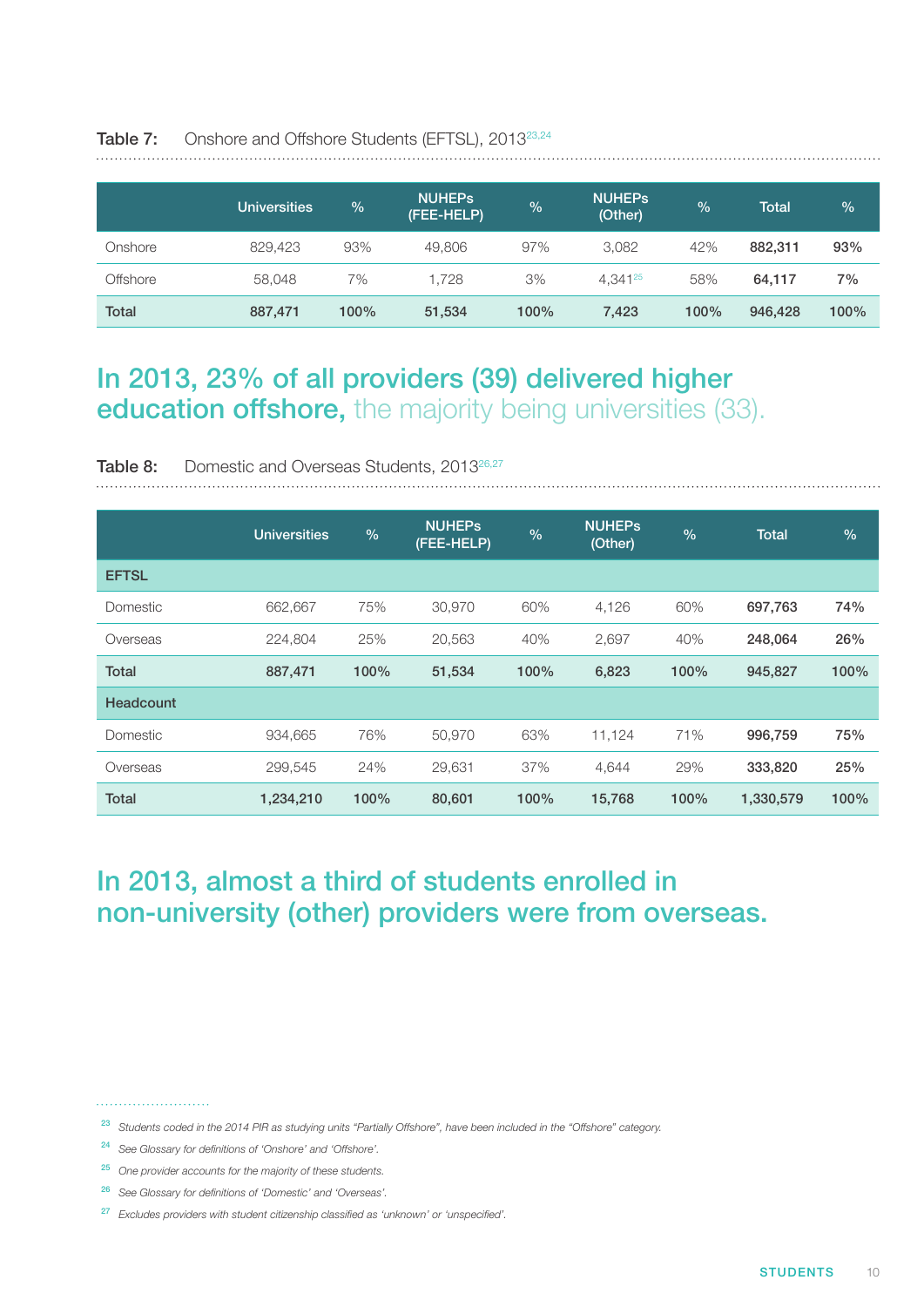#### <span id="page-15-0"></span>Table 9: Students (EFTSL) by Aggregated Course Level, 2013

|                             | <b>Universities</b> | $\%$ | <b>NUHEPS</b><br>(FEE-HELP) | $\frac{0}{0}$ | <b>NUHEPS</b><br>(Other) | $\frac{1}{2}$ | <b>Total</b> | $\frac{1}{2}$ |
|-----------------------------|---------------------|------|-----------------------------|---------------|--------------------------|---------------|--------------|---------------|
| Undergraduate <sup>28</sup> | 680,412             | 77%  | 42.353                      | 82%           | 1.894                    | 26%           | 724,659      | 77%           |
| Postgraduate                | 187,886             | 21%  | 8,956                       | 17%           | $5.465^{29}$             | 74%           | 202,307      | 21%           |
| Other <sup>30</sup>         | 19.173              | 2%   | 225                         | $< 1\%$       | 64                       | $< 1\%$       | 19.462       | 2%            |
| <b>Total</b>                | 887,471             | 100% | 51,534                      | 100%          | 7,423                    | 100%          | 946,428      | 100%          |

#### Figure 3: Students (EFTSL) by BFoE and Aggregated Course Level, 2013<sup>31</sup>



#### 

- <sup>28</sup> *Includes Bachelor Honours students.*
- <sup>29</sup> *One provider accounts for the majority of these students.*
- <sup>30</sup> *'Other' refers to a higher education provider's non-award and enabling courses.*
- <sup>31</sup> *Data derived from the broad field of education of the course, rather than the broad field of education of the unit studied.*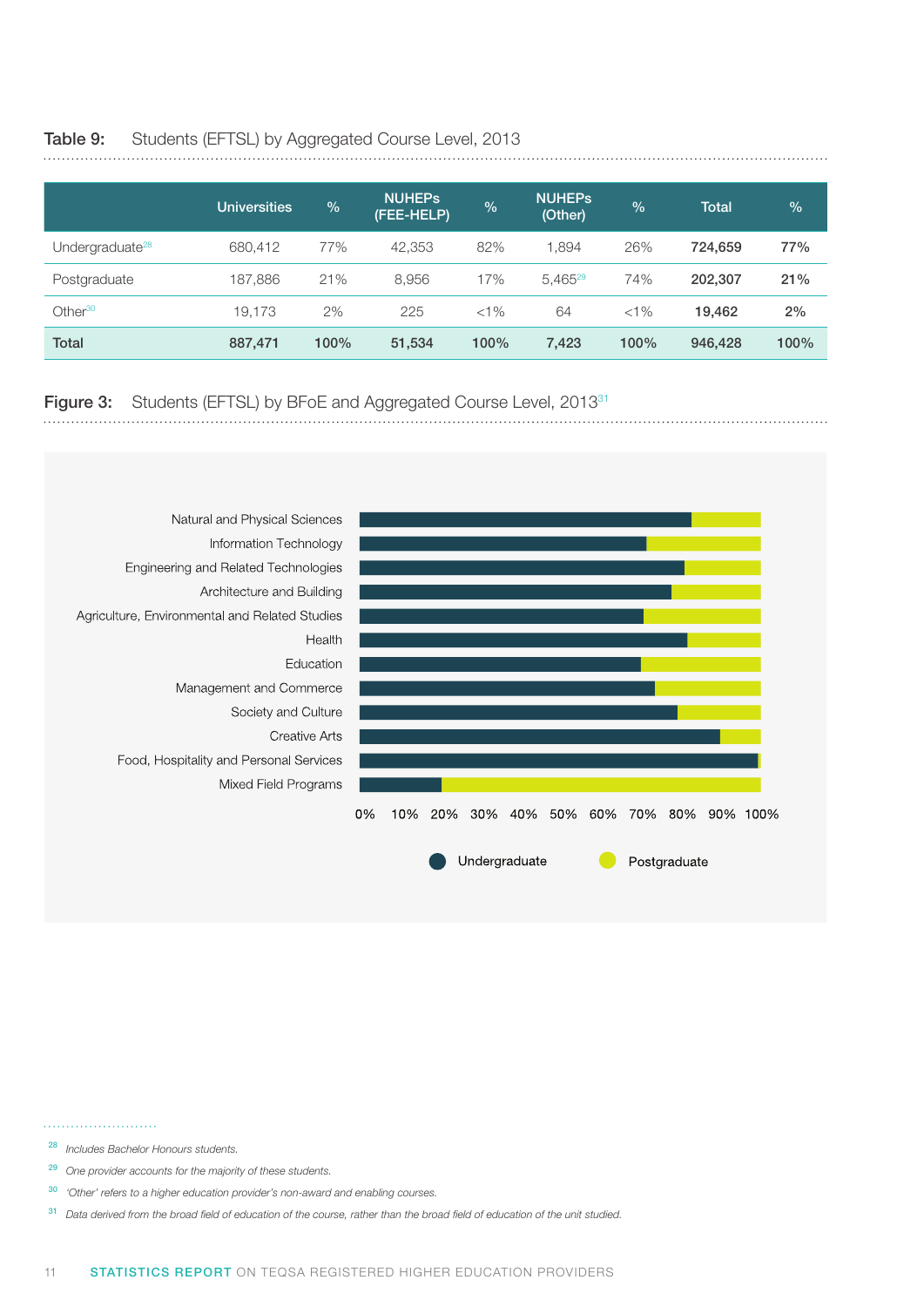| <b>AQF</b>       | <b>Course Level</b>        | <b>Universities</b> | $\frac{9}{6}$ | <b>NUHEPs</b><br>(FEE-HELP) | $\frac{9}{6}$ | <b>NUHEPs</b><br>(Other) | $\frac{9}{6}$ | <b>Total</b> | $\frac{9}{6}$ |
|------------------|----------------------------|---------------------|---------------|-----------------------------|---------------|--------------------------|---------------|--------------|---------------|
| 5                | Diploma                    | 4.870               | $< 1\%$       | 12,792                      | 25%           | 96                       | 1%            | 17,759       | 2%            |
| $\,6\,$          | Advanced Diploma           | 2,345               | $< 1\%$       | 633                         | 1%            | $\overline{O}$           | 0%            | 2,978        | $< 1\%$       |
|                  | Associate Degree           | 5,850               | $< 1\%$       | 1,190                       | 2%            | 7                        | $< 1\%$       | 7,047        | $< 1\%$       |
| $\overline{7}$   | <b>Bachelor Degree</b>     | 649,640             | 73%           | 27,636                      | 54%           | 1,791                    | 24%           | 679,066      | 72%           |
|                  | Bachelor's Honours         | 15,355              | 2%            | 77                          | $< 1\%$       | $\overline{O}$           | 0%            | 15,432       | 2%            |
| 8                | Graduate Certificate       | 9,525               | 1%            | 245                         | $< 1\%$       | 384                      | 5%            | 10,153       | $1\%$         |
|                  | Graduate Diploma           | 19,948              | 2%            | 3,612                       | 7%            | 4,14632                  | 56%           | 27,705       | 3%            |
| $\boldsymbol{9}$ | Masters by<br>Coursework   | 113,466             | 13%           | 4,912                       | 10%           | 936                      | 13%           | 119,314      | 13%           |
|                  | Masters by<br>Research     | 4,718               | $< 1\%$       | 59                          | $< 1\%$       | $\circ$                  | 0%            | 4,776        | $< 1\%$       |
| 10               | Doctorate by<br>Coursework | 632                 | $< 1\%$       | 12                          | $< 1\%$       | $\circ$                  | 0%            | 643          | $< 1\%$       |
|                  | Doctorate by<br>Research   | 39,210              | 4%            | 74                          | $< 1\%$       | $\circledcirc$           | 0%            | 39,284       | 4%            |
| ٠.               | Other $33$                 | 21,913              | 2%            | 292                         | $< 1\%$       | 64                       | $< 1\%$       | 22,269       | 2%            |
|                  | <b>Total</b>               | 887,471             | 100%          | 51,534                      | 100%          | 7,423                    | 100%          | 946,428      | 100%          |

<span id="page-16-0"></span>Table 10: Students (EFTSL) by AQF Level, 2013

56% of students from non-university (other) providers were studying a Graduate Diploma, with one provider accounting for the majority of these students. If this provider is excluded, the largest number of students in this provider category were studying a Bachelor degree (47%), followed by a Masters by Coursework (25%).

<sup>32</sup> *One provider accounts for the majority of these students.*

<sup>33</sup> *'Other' refers to a higher education provider's non-award courses, enabling courses, other undergraduate award courses, undergraduate and postgraduate cross institution programs, and open learning undergraduate and postgraduate studies.*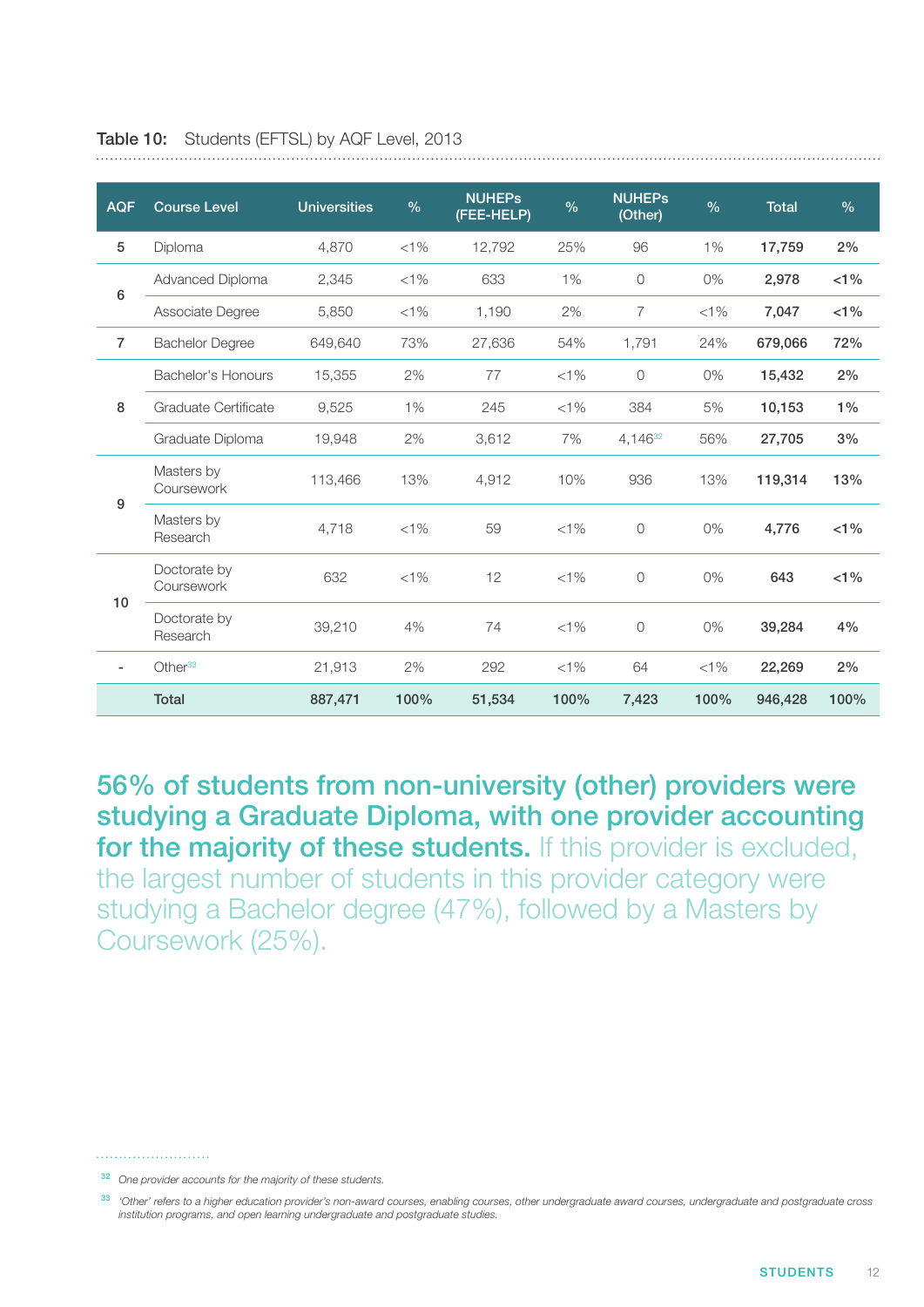#### <span id="page-17-0"></span>Table 11: Students (EFTSL) by BFoE, 2013<sup>34</sup>

|                                                   | <b>Universities</b> | $\frac{9}{6}$ | <b>NUHEPs</b><br>(FEE-HELP) | $\frac{9}{6}$ | <b>NUHEPS</b><br>(Other) | $\frac{9}{6}$ | <b>Total</b> | $\frac{9}{6}$ |
|---------------------------------------------------|---------------------|---------------|-----------------------------|---------------|--------------------------|---------------|--------------|---------------|
| Natural and Physical<br>Sciences                  | 77,006              | 9%            | 327                         | $< 1\%$       | 11                       | $< 1\%$       | 77,344       | 8%            |
| Information Technology                            | 33,059              | 4%            | 1,608                       | 3%            | 1                        | $< 1\%$       | 34,668       | 4%            |
| <b>Engineering and Related</b><br>Technologies    | 72,490              | 8%            | 1,548                       | 3%            | 17                       | $< 1\%$       | 74,055       | 8%            |
| Architecture and Building                         | 22,267              | 3%            | 506                         | $< 1\%$       | 0                        | $0\%$         | 22,773       | 2%            |
| Agriculture, Environmental<br>and Related Studies | 13,079              | $1\%$         | 284                         | $< 1\%$       | 0                        | 0%            | 13,363       | $1\%$         |
| Health                                            | 145,175             | 16%           | 4,468                       | 9%            | 433                      | 6%            | 150,077      | 16%           |
| Education                                         | 81,694              | 9%            | 1,774                       | 3%            | 38                       | $< 1\%$       | 83,506       | 9%            |
| Management and<br>Commerce                        | 202,107             | 23%           | 21,473                      | 42%           | 6,768                    | 91%           | 230,348      | 24%           |
| Society and Culture                               | 173,202             | 20%           | 9,026                       | 18%           | 78                       | $1\%$         | 182,306      | 19%           |
| <b>Creative Arts</b>                              | 54,775              | 6%            | 10,089                      | 20%           | 11                       | $< 1\%$       | 64,875       | 7%            |
| Food, Hospitality and<br><b>Personal Services</b> | $\circ$             | $< 1\%$       | 209                         | $< 1\%$       | $\overline{O}$           | 0%            | 209          | $< 1\%$       |
| Mixed Field Programs                              | 5.797               | $< 1\%$       | $\Omega$                    | 0%            | 10                       | $< 1\%$       | 5,806        | $1\%$         |
| Non-Award Courses                                 | 6,821               | $< 1\%$       | 221                         | $< 1\%$       | 56                       | $< 1\%$       | 7,098        | $1\%$         |
| <b>Total</b>                                      | 887,471             | 100%          | 51,534                      | 100%          | 7,423                    | 100%          | 946,428      | 100%          |

The largest number of students were studying courses in the field of 'Management and Commerce'. For students studying at non-university (FEE-HELP) providers, the second largest field of study in 2013 was for courses in 'Creative Arts', and for nonuniversity (other) providers the second largest field of study was for courses in 'Health'.

<sup>34</sup> *Data derived from the broad field of education of the course, rather than the broad field of education of the unit studied.*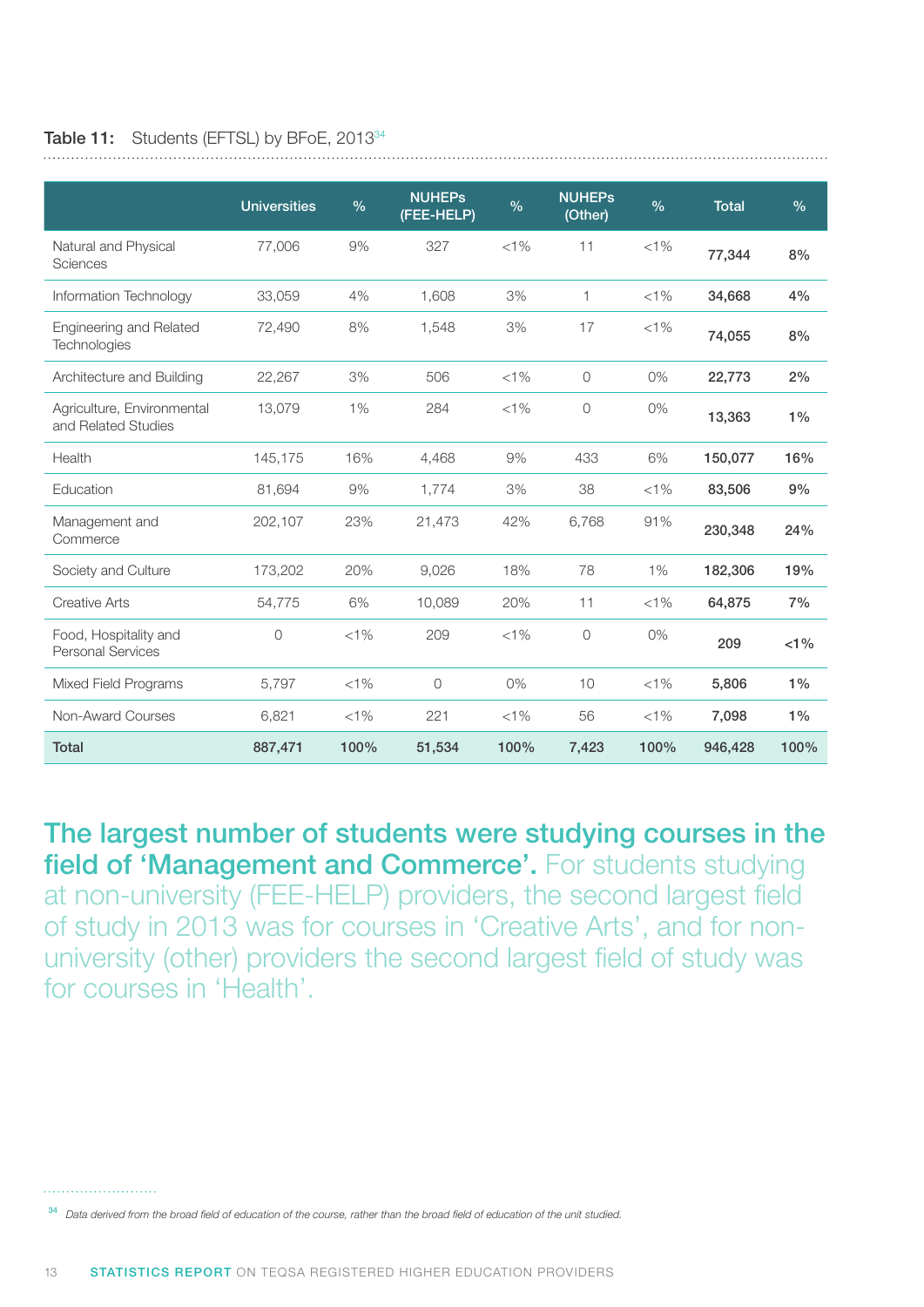<span id="page-18-0"></span>



#### Table 12: Commencing and Completing Students, 2013

|                      | <b>Universities</b> | %   | <b>NUHEPS</b><br>(FEE-HELP) | $\frac{9}{6}$ | <b>NUHEPS</b><br>(Other) | $\frac{1}{2}$ | <b>Total</b> | $\frac{0}{0}$ |
|----------------------|---------------------|-----|-----------------------------|---------------|--------------------------|---------------|--------------|---------------|
| <b>Commencements</b> |                     |     |                             |               |                          |               |              |               |
| <b>EFTSL</b>         | 350,196             | 91% | 29,518                      | 8%            | 2,691                    | $< 1\%$       | 382,406      | 100%          |
| Headcount            | 493,441             | 91% | 44,732                      | 8%            | 6,450                    | 1%            | 544,623      | 100%          |
| <b>Completions</b>   |                     |     |                             |               |                          |               |              |               |
| Headcount            | 291,486             | 92% | 20,413                      | 6%            | 5,039                    | 2%            | 316,938      | 100%          |

<sup>35</sup> *Data derived from the broad field of education of the course, rather than the broad field of education of the unit studied.*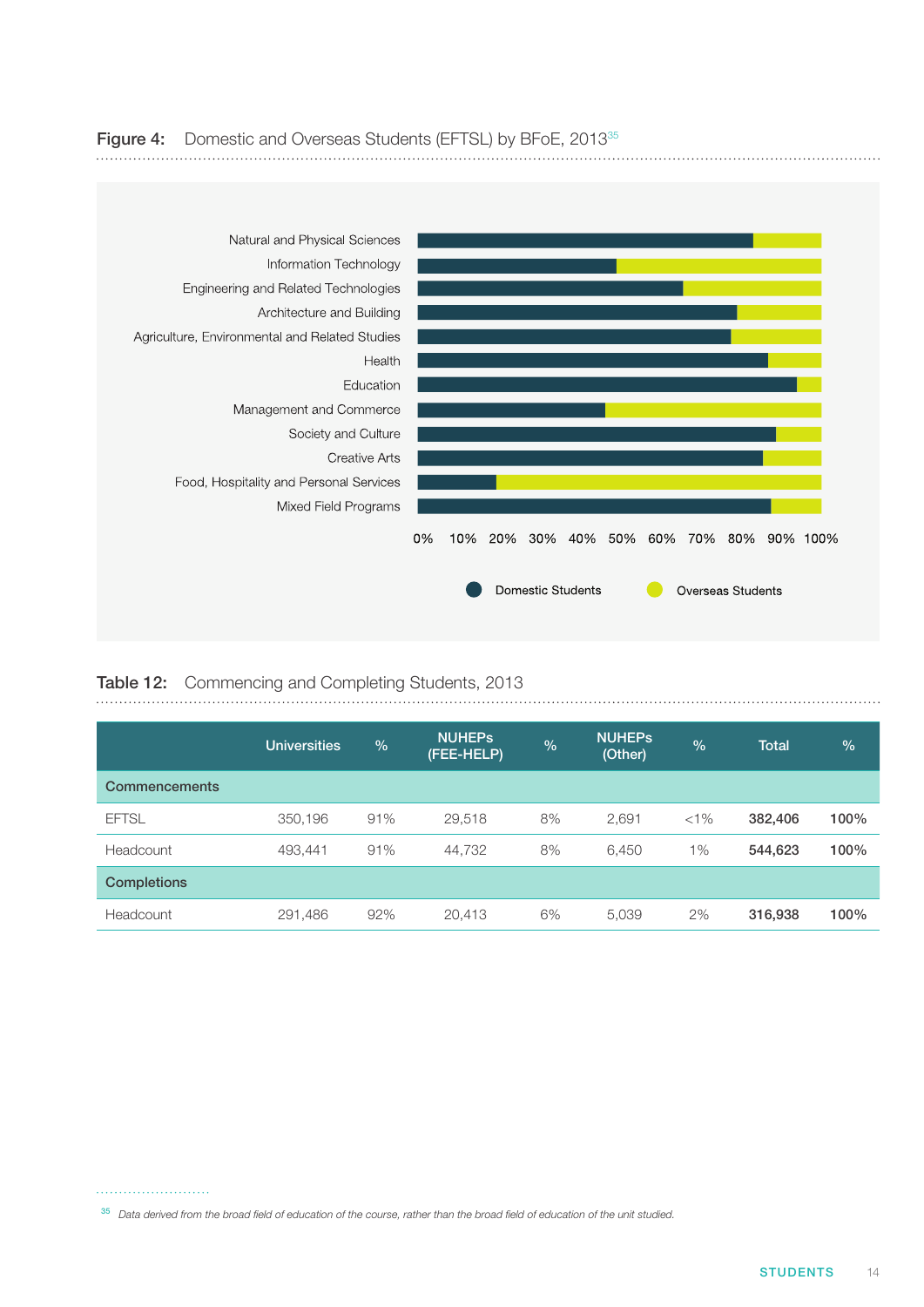|                                | <b>Universities</b> | $\frac{0}{0}$ | <b>NUHEPS</b><br>(FEE-HELP) | %       | <b>NUHEPS</b><br>(Other) | $\frac{0}{0}$ | <b>Total</b> | $\frac{0}{0}$ |
|--------------------------------|---------------------|---------------|-----------------------------|---------|--------------------------|---------------|--------------|---------------|
| <b>Higher Education Course</b> | 57.272              | 24%           | 4.528                       | 19%     | 144                      | 14%           | 61,944       | 23%           |
| Secondary Education            | 114,132             | 47%           | 8.169                       | 35%     | 852                      | 85%           | 123,153      | 46%           |
| VET award course               | 23,808              | 10%           | 1,924                       | 8%      | 5                        | $< 1\%$       | 25,737       | 10%           |
| Mature Age Entry               | 11,685              | 5%            | 1.306                       | 6%      | 6                        | $< 1\%$       | 12,996       | 5%            |
| Professional Qualification     | 969                 | $< 1\%$       | 57                          | $< 1\%$ | $\overline{0}$           | $0\%$         | 1,026        | $< 1\%$       |
| Other basis                    | 34.530              | 14%           | 7.653                       | 32%     | 2                        | $< 1\%$       | 42.185       | 16%           |
| <b>Total</b>                   | 242,396             | 100%          | 23,637                      | 100%    | 1,008                    | 100%          | 267,041      | 100%          |

#### <span id="page-19-0"></span>Table 13: Undergraduate Commencing Students (EFTSL) by Basis for Admission, 2013

Table 14: Students (EFTSL) by Mode of Attendance, 2013<sup>36</sup>

|              | <b>Universities</b> | %       | <b>NUHEPS</b><br>(FEE-HELP) | $\frac{9}{6}$ | <b>NUHEPS</b><br>(Other) | $\frac{1}{2}$ | <b>Total</b> | $\frac{9}{6}$ |
|--------------|---------------------|---------|-----------------------------|---------------|--------------------------|---------------|--------------|---------------|
| Internal     | 786,308             | 89%     | 43,231                      | 84%           | 2,934                    | 40%           | 832,473      | 88%           |
| External     | 93,524              | 11%     | 6,584                       | 13%           | 4,262                    | 57%           | 104,370      | 11%           |
| Flexible     | 7,639               | $< 1\%$ | 1.718                       | 3%            | 228                      | 3%            | 9,585        | $1\%$         |
| <b>Total</b> | 887,471             | 100%    | 51,534                      | 100%          | 7,424                    | 100%          | 946,428      | 100%          |

57% of students studying at non-university (other) providers were studying externally (i.e. online or distance), with one

provider accounting for a large majority of these students. If this provider is excluded, most students studying in this type of provider were studying internally (i.e. face-to-face).

- 
- <sup>36</sup> *See Glossary for definition of mode of attendance.*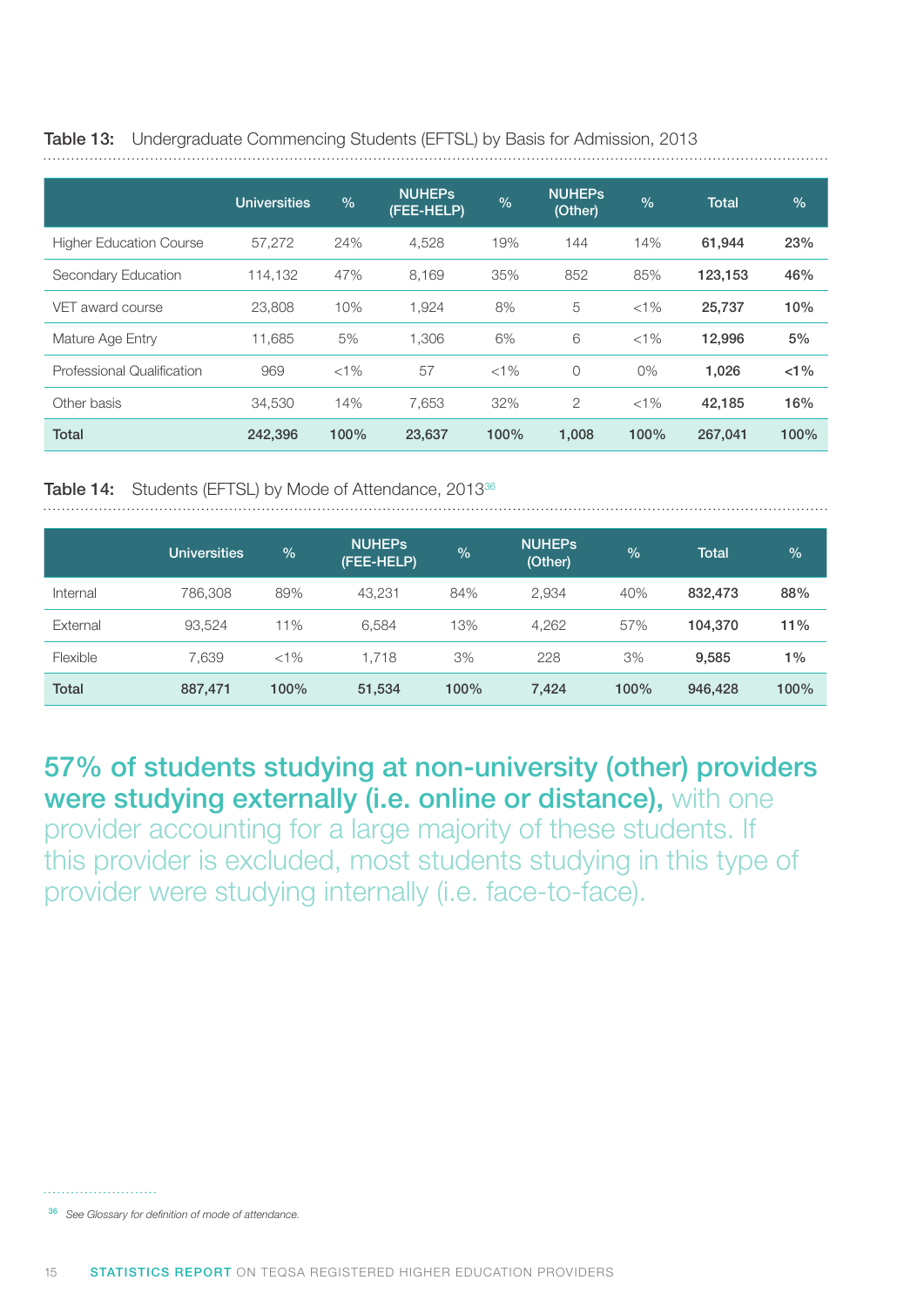|           | <b>Universities</b> | $\frac{9}{6}$ | <b>NUHEPS</b><br>(FEE-HELP) | %    | <b>NUHEPS</b><br>(Other) | $\frac{0}{0}$ | <b>Total</b> | $\frac{1}{2}$ |
|-----------|---------------------|---------------|-----------------------------|------|--------------------------|---------------|--------------|---------------|
| Full-Time | 873.714             | 71%           | 51.789                      | 64%  | 4,034                    | 23%           | 929.537      | 70%           |
| Part-Time | 360,496             | 29%           | 28.812                      | 36%  | 13.858                   | 77%           | 403.166      | 30%           |
| Total     | 1,234,210           | 100%          | 80,601                      | 100% | 17,876                   | 100%          | 1,332,687    | 100%          |

<span id="page-20-0"></span>Table 15: Students (Headcount) by Type of Attendance, 2013<sup>37</sup>

Most students studying at non-university (other) providers were studying part-time (77%), with one provider accounting for the majority of these students. If this provider is excluded, most students studying in this provider category were studying full-time.

Figure 5: Type of Attendance (EFTSL), 2013



<sup>37</sup> *Totals may vary from the sum of components due to coding of additional student attributes (where the student may be counted more than once).*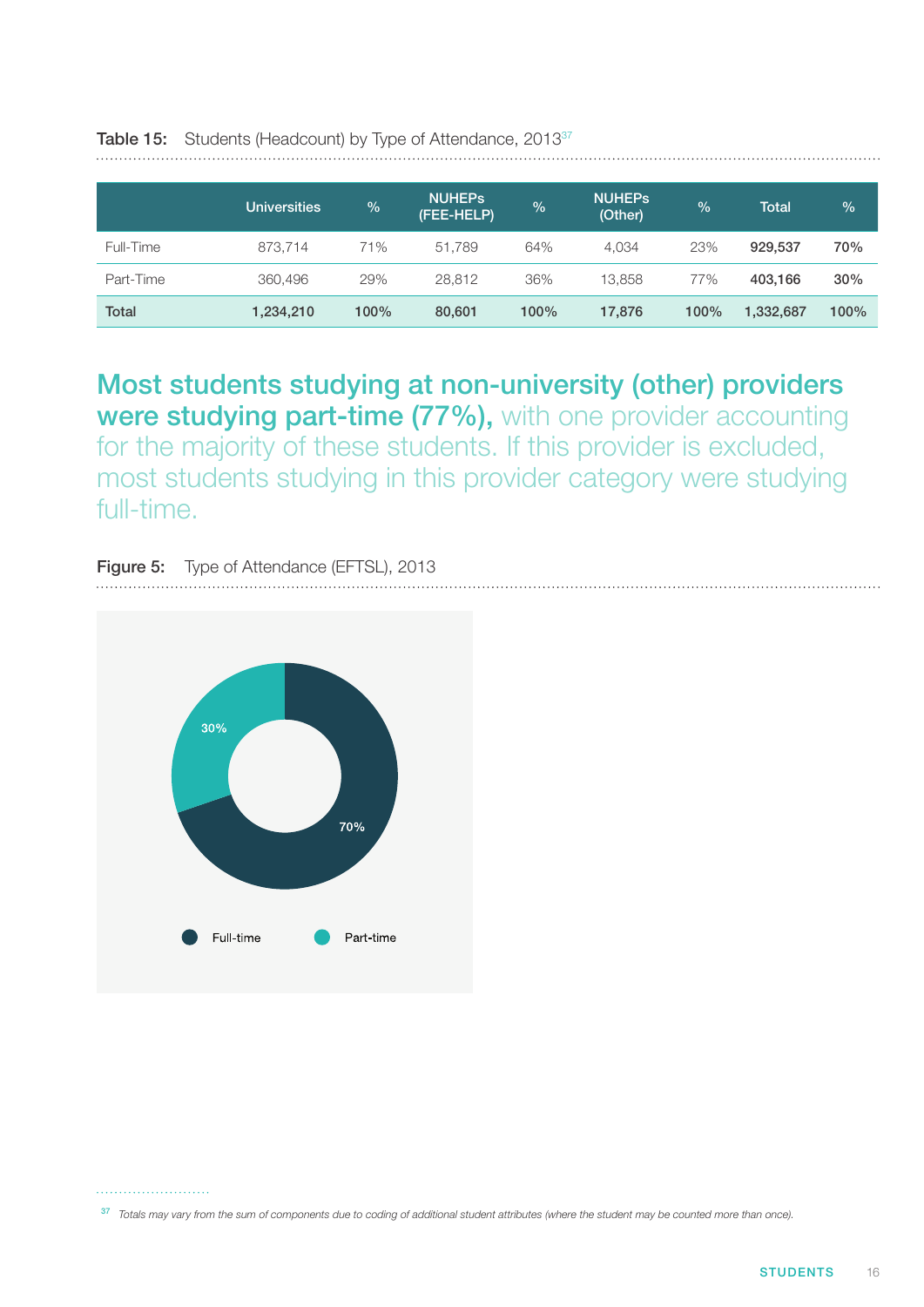# <span id="page-21-0"></span>ACADEMIC STAFF (INCL. CASUALS)<sup>38,39,40,41</sup>

#### Table 16: Academic Staff (FTE) by Work Contract, 2013<sup>42</sup>

|                      | <b>Universities</b> | $\frac{0}{0}$ | <b>NUHEPS</b><br>(FEE-HELP) | $\frac{9}{6}$ | <b>NUHEPS</b><br>(Other) | $\frac{1}{2}$ | <b>Total</b> | $\frac{1}{2}$ |
|----------------------|---------------------|---------------|-----------------------------|---------------|--------------------------|---------------|--------------|---------------|
| Full-Time            | 37,426              | 69%           | 962                         | 39%           | 112                      | 46%           | 38,500       | 67%           |
| Fractional Full-Time | 5,676               | 10%           | 295                         | 12%           | 28                       | 11%           | 6,000        | 11%           |
| Casual               | 11,366              | 21%           | 1.202                       | 49%           | 105                      | 43%           | 12,673       | 22%           |
| <b>Total</b>         | 54,468              | 100%          | 2,459                       | 100%          | 246                      | 100%          | 57,173       | 100%          |

# Table 17: Academic Staff (FTE) by Function, 2013

|                       | <b>Universities</b> | $\%$ | <b>NUHEPS</b><br>(FEE-HELP) | $\frac{9}{6}$ | <b>NUHEPS</b><br>(Other) | $\frac{9}{6}$ | <b>Total</b> | %    |
|-----------------------|---------------------|------|-----------------------------|---------------|--------------------------|---------------|--------------|------|
| Teaching and Research | 27,602              | 51%  | 274                         | 11%           | 48                       | 19%           | 27,924       | 49%  |
| <b>Teaching Only</b>  | 12.547              | 23%  | 2.004                       | 81%           | 174                      | 71%           | 14.724       | 26%  |
| Research Only         | 12,524              | 23%  | 17                          | $< 1\%$       | $\circ$                  | $0\%$         | 12,541       | 22%  |
| Other                 | 1.796               | 3%   | 164                         | 7%            | 24                       | 10%           | 1,983        | 3%   |
| <b>Total</b>          | 54,468              | 100% | 2,459                       | 100%          | 246                      | 100%          | 57,173       | 100% |

### Figure 6: Academic Staff (FTE) by Function, 2013

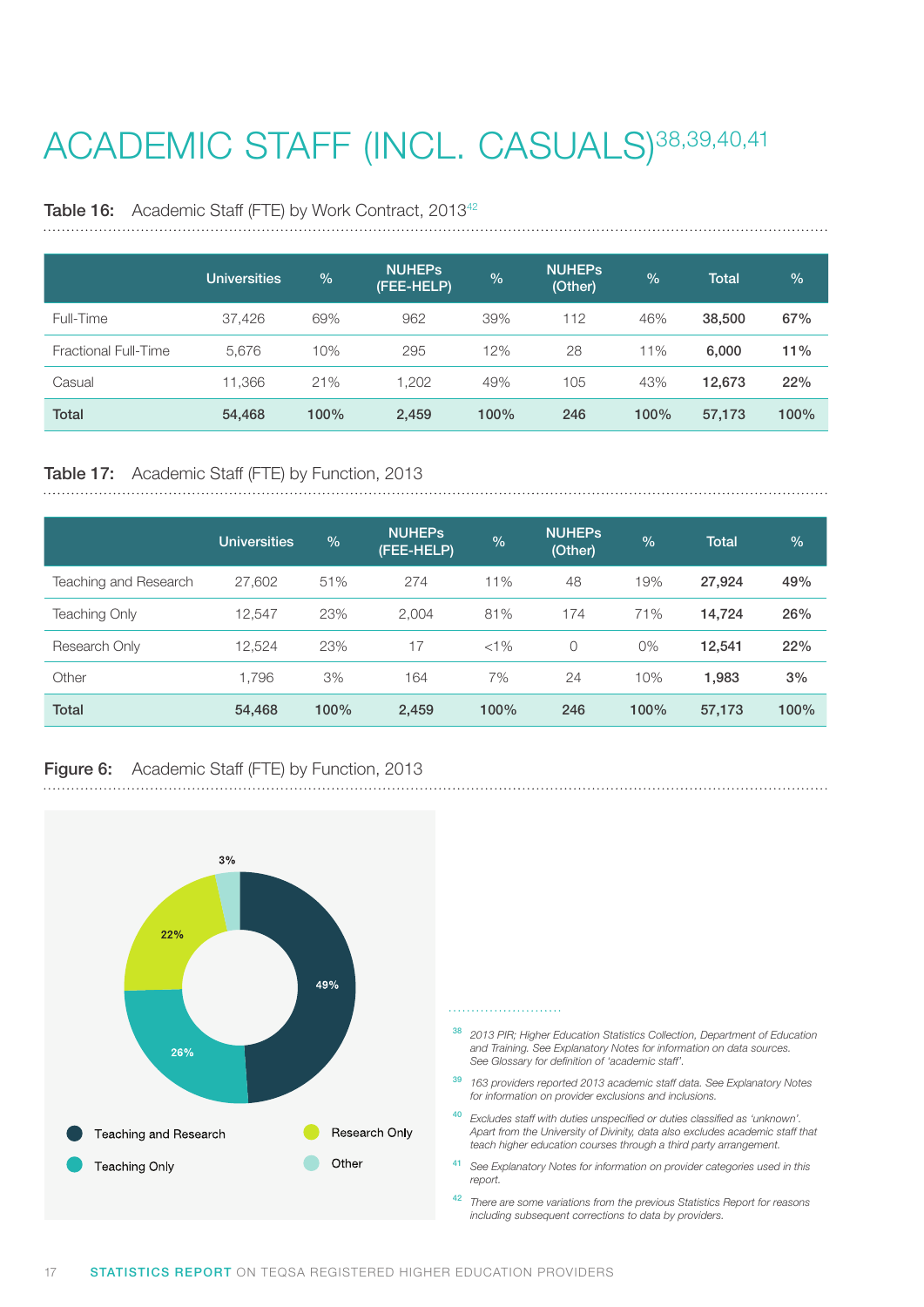# <span id="page-22-0"></span>FINANCIAL PROFILE43,44,45

### NOTE THAT FINANCE DATA ARE CATEGORISED DIFFERENTLY TO STUDENT AND STAFF DATA, REFLECTING DIFFERENT REPORTING REQUIREMENTS.









- <sup>43</sup> *2014 PIR; Finance Publication 2013, Department of Education and Training.*
- <sup>44</sup> This section includes four providers that became registered as higher education providers in 2014, but provided financial data for the 2013-2014 financial year. As *data relates to half of 2013 it has been included in this report. A total of 167 providers reported financial data.*
- <sup>45</sup> *Compared to the previous Statistics Report, this Report now includes revenue from the Technical and Further Education Commission (TAFE NSW), which is categorised under 'Other Universities and NUHEPs (FEE-HELP)'.*
- <sup>46</sup> *'Public Universities', as used in this section of the report, refers to Table A providers (as per the HES Act, excluding Batchelor Institute of Indigenous Tertiary Education as it is not classified as a university under the Higher Education Standards Framework) and the University of Notre Dame Australia (Table B provider). See Explanatory Notes for information on provider categories used in this report.*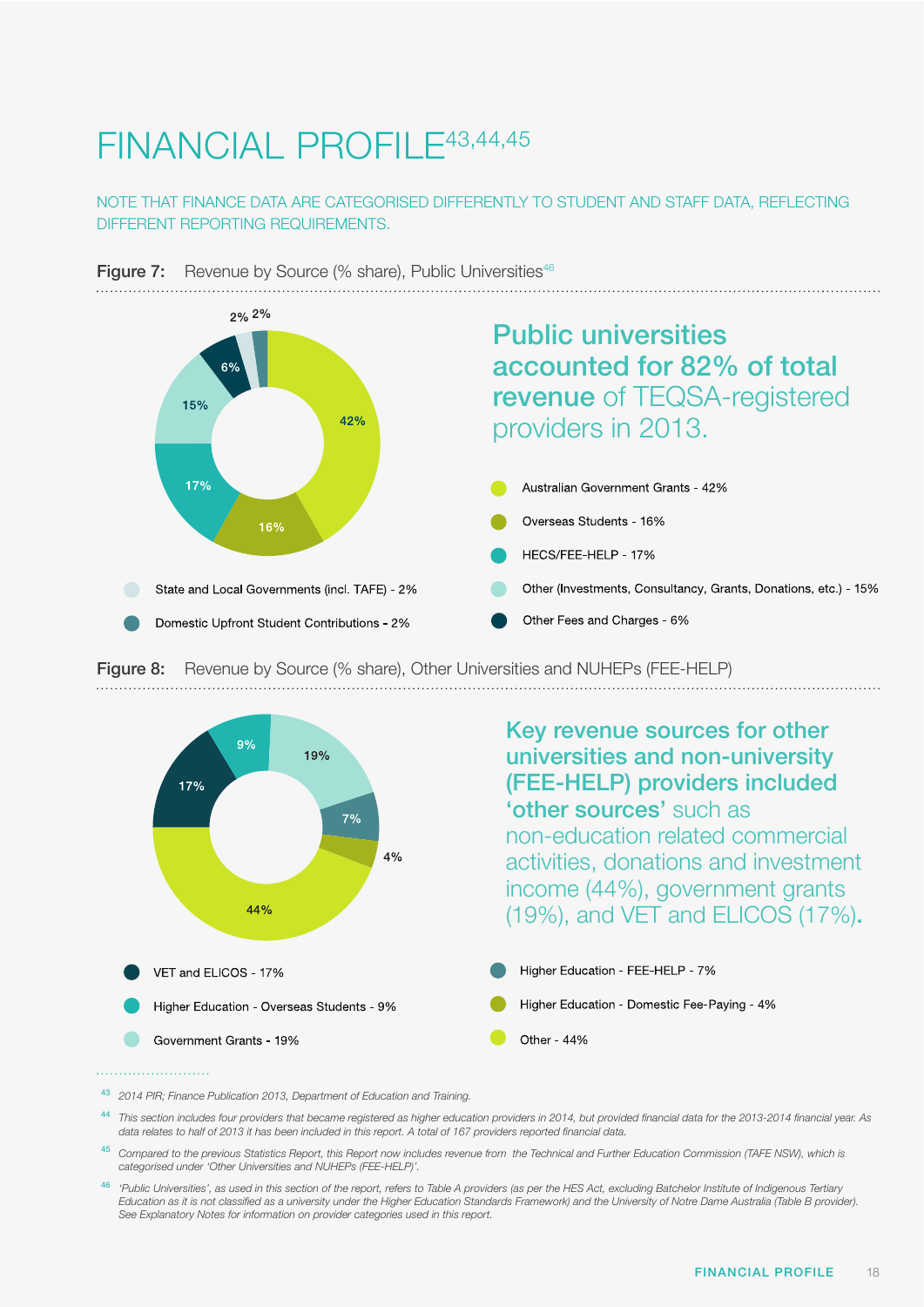### <span id="page-23-0"></span>**Figure 9:** Revenue by Source (% share), NUHEPs (Other)



For other higher education providers, principal revenue sources included 'other sources' such as non-education related commercial activities, donations and investment income (48%), VET and ELICOS (19%) and domestic fee-paying students (15%)

Higher Education - Domestic Fee-Paying - 15% Other - 48%



Higher education activities continued to account for the majority of public university revenue in 2013 (83%). The principal sources for this revenue included Australian government grants (42%), HECS-HELP/ FEE-HELP (17%), and overseas students (16%).

<sup>47</sup> *'Public Universities', as used in this section of the report, refers to Table A providers (as per the HES Act, excluding Batchelor Institute of Indigenous Tertiary Education as it is not classified as a university under the Higher Education Standards Framework) and the University of Notre Dame Australia (Table B provider). See Explanatory Notes for information on provider categories used in this report.*

**Figure 10:** Revenue by Activity, Public Universities<sup>47</sup>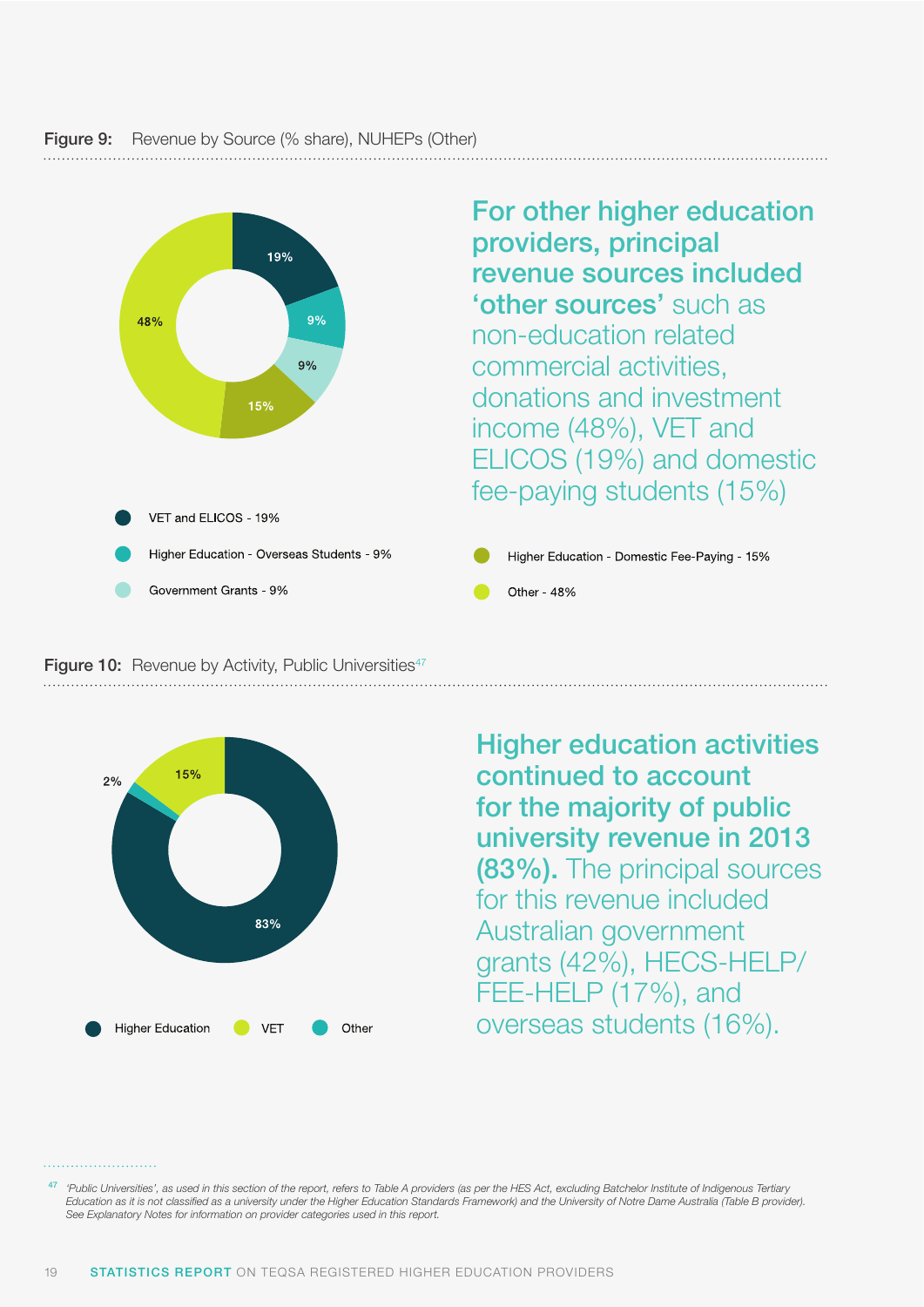<span id="page-24-0"></span>

'Other activities' accounted for 63% of revenue of other universities and non-university (FEE-HELP) providers. The balance of revenue was provided by higher education (21%) and VET (16%).

Figure 12: Revenue by Activity, NUHEPs (Other)



Higher education accounted for 27% of revenue for non-university (other) providers, with the balance of revenue provided by VET (19%) and other activities (54%).

'OTHER ACTIVITIES' INCLUDES NON-EDUCATION RELATED ACTIVITIES, FOR EXAMPLE DONATIONS AND INVESTMENT INCOME.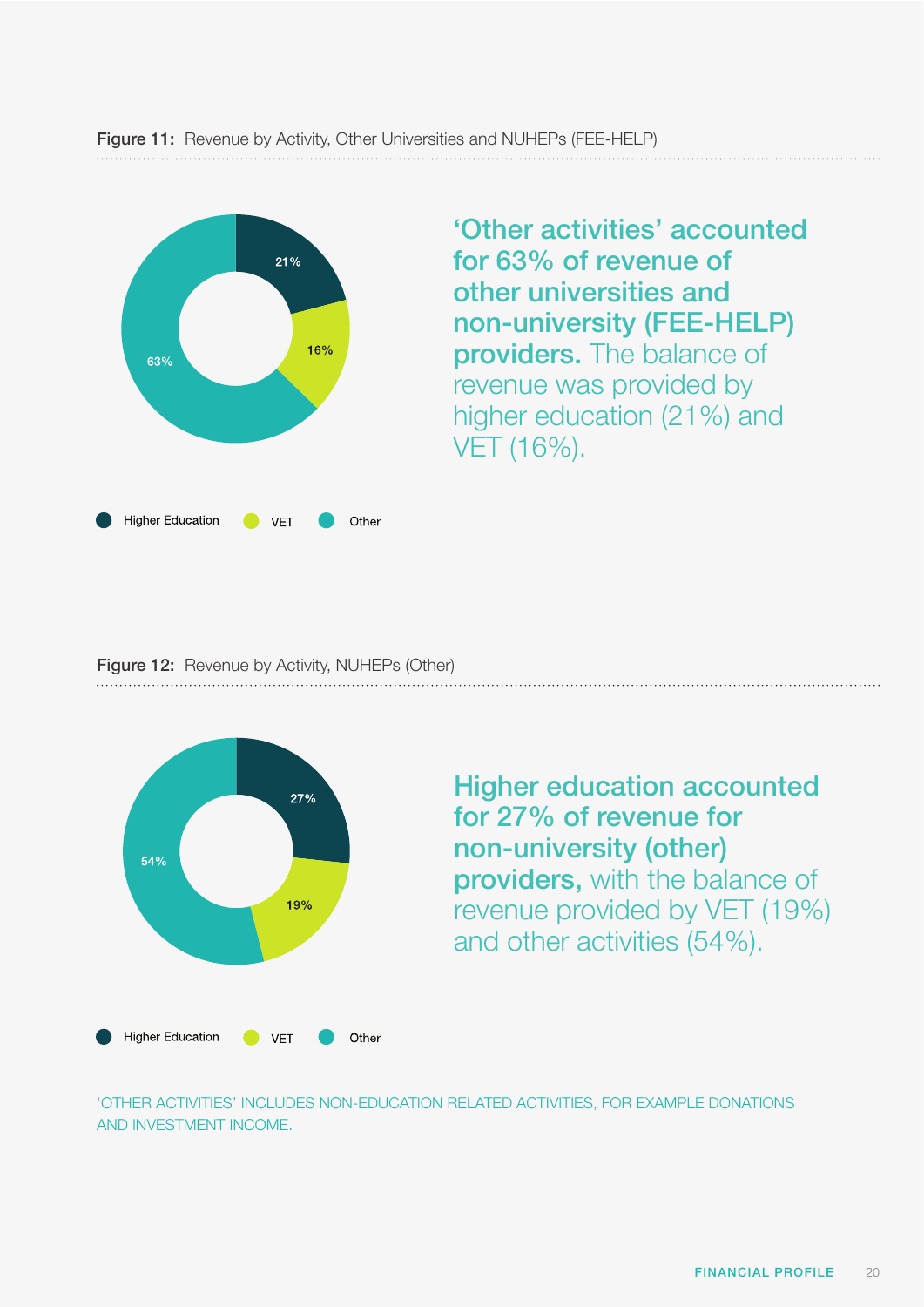#### <span id="page-25-0"></span>Table 18: Revenue by Source, Public Universities (\$million)<sup>48</sup>

|                                                           | <b>Public Universities</b> | $\frac{0}{0}$ |
|-----------------------------------------------------------|----------------------------|---------------|
| Australian Government Grants                              | 10,972                     | 42%           |
| Overseas Students                                         | 4,291                      | 16%           |
| <b>HECS/FEE-HELP</b>                                      | 4,443                      | 17%           |
| Other (Investments, Consultancy, Grants, Donations, etc.) | 3,869                      | 15%           |
| Other Fees and Charges                                    | 1,497                      | 6%            |
| State and Local Governments (incl. TAFE)                  | 630                        | 2%            |
| Domestic Upfront Student Contributions                    | 590                        | 2%            |
| <b>Total</b>                                              | 26,291                     | 100%          |

# Table 19: Revenue by Source, Other Universities and NUHEPs (\$million)

|                                        | <b>Other Universities and</b><br><b>NUHEPS (FEE-HELP)</b> | $\frac{0}{0}$ | <b>NUHEPs (Other)</b>    | $\frac{0}{0}$ |
|----------------------------------------|-----------------------------------------------------------|---------------|--------------------------|---------------|
| VET and ELICOS                         | 914                                                       | 17%           | 74                       | 19%           |
| Higher Education - Overseas Students   | 522                                                       | 9%            | 34                       | 9%            |
| Government Grants                      | 1072                                                      | 19%           | 33                       | 9%            |
| Higher Education - FEE-HELP            | 392                                                       | 7%            | $\overline{\phantom{a}}$ | 0%            |
| Higher Education - Domestic Fee-Paying | 217                                                       | 4%            | 57                       | 15%           |
| Other                                  | 2464                                                      | 44%           | 184                      | 48%           |
| <b>Total</b>                           | 5,580                                                     | 100%          | 382                      | 100%          |

#### Table 20: Revenue by Activity (\$million)

|                         | <b>Public</b><br><b>Universities</b> | $\frac{9}{6}$ | <b>Other Universities</b><br>and NUHEPs<br>(FEE-HELP) | $\frac{9}{6}$ | <b>NUHEPS</b><br>(Other) | $\frac{9}{6}$ | <b>Total</b> | $\frac{0}{0}$ |
|-------------------------|--------------------------------------|---------------|-------------------------------------------------------|---------------|--------------------------|---------------|--------------|---------------|
| <b>Higher Education</b> | 21,964                               | 83%           | 1.168                                                 | 21%           | 102                      | 27%           | 23,234       | 72%           |
| VET                     | 458                                  | 2%            | 914                                                   | 16%           | 74                       | 19%           | 1,446        | 5%            |
| Other                   | 3.869                                | 15%           | 3.499                                                 | 63%           | 206                      | 54%           | 7,574        | 23%           |
| <b>Total</b>            | 26,291                               | 100%          | 5,580                                                 | 100%          | 382                      | 100%          | 32,254       | 100%          |

<sup>48</sup> *'Public Universities', as used in this section of the report, refers to Table A providers (as per the HES Act, excluding Batchelor Institute of Indigenous Tertiary Education as it is not classified as a university under the Higher Education Standards Framework) and the University of Notre Dame Australia (Table B provider). See Explanatory Notes for information on provider categories used in this report.*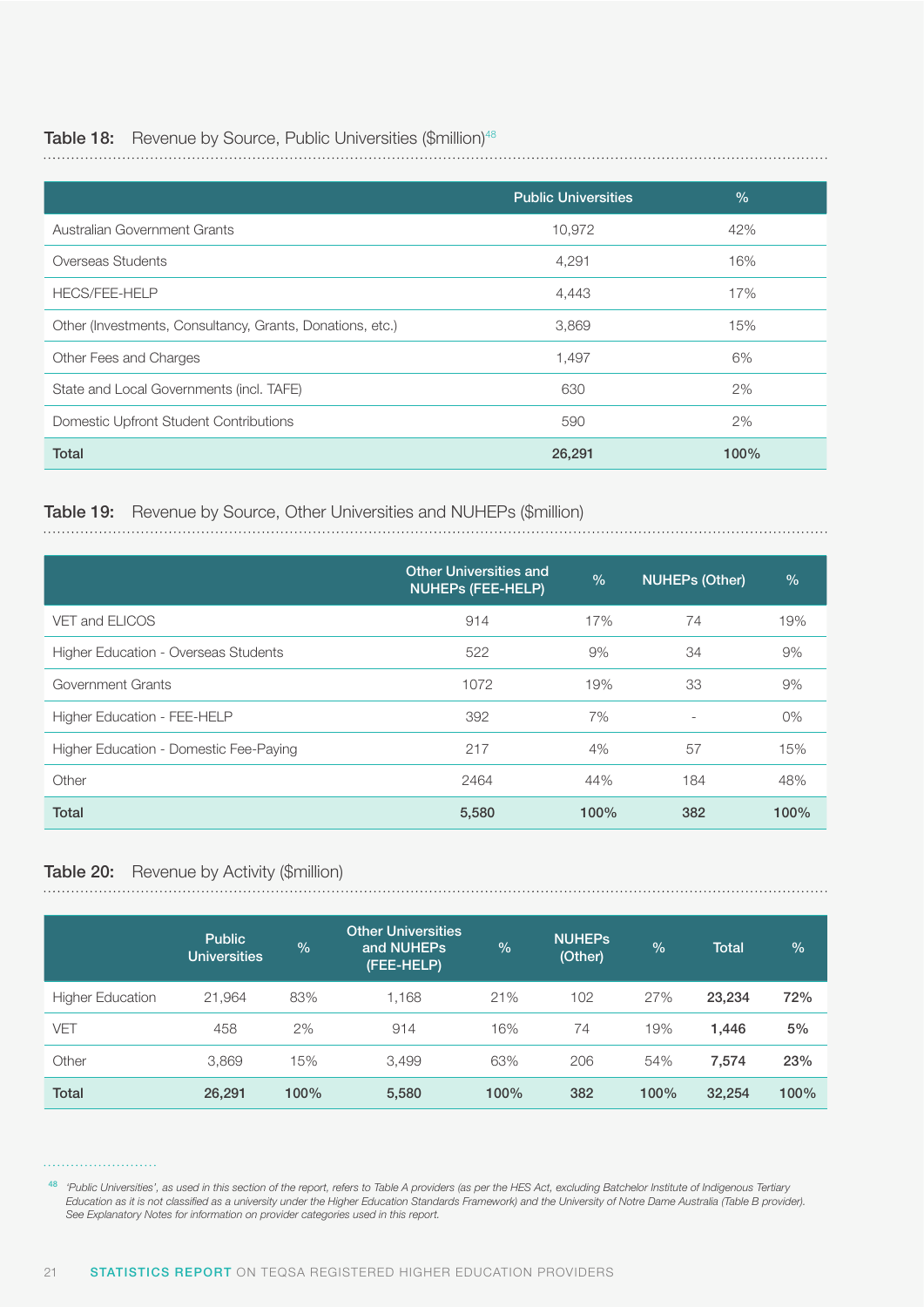# <span id="page-26-0"></span>EXPLANATORY NOTES

TEQSA works closely with the Department of Education and Training to access data for providers that already report data to existing collections in order to minimise reporting burden, and is supporting work led by the Department of Education and Training towards a single higher education collection. TEQSA has reduced its annual reporting requirements under the PIR since 2012 and is continuing to work with the Department of Education and Training and other stakeholders to further reduce burden, while maintaining its capacity to effectively assure standards under a riskbased approach. Pending developments to the main national collections, TEQSA intends to share further information in the future and will continue to enhance content that is released, particularly as more complete time-series information across providers becomes available through the PIR. It is also expected that the quality of data reported in the PIR will continue to improve as providers become more familiar with reporting data in line with the national collections. TEQSA is working with stakeholders to share PIR data and analysis to support the sector's benchmarking and quality improvement activities. Further information about TEQSA's PIR is available at www.teqsa.gov.au/forproviders/provider-obligations/data-collection.

# Legislation

A key function of TEQSA as the national regulator includes disseminating information about higher education providers and their awards. This function is specified in section 134 (1)(e) of the TEQSA Act, which notes that TEQSA may collect, analyse, interpret and disseminate information relating to higher education providers, regulated higher education awards and for quality assurance practice and improvement in higher education.

## Provider Exclusions and Inclusions

There are a small number of providers that were not required to submit student (11), academic staff (10) and/or finance data (6) to the TEQSA PIR for reasons such as the provider was either recently registered as a higher education provider (and did not yet have students and/or academic staff), in the process of merging with another entity (and did not have any students enrolled), in the final stages of teaching out courses (and withdrawing registration), or had its registration cancelled by TEQSA at the time of collecting 2013 data (i.e. in 2014).

A small number of providers' academic staffing data is not included in the report as these staff deliver courses through third party arrangements (with the exception of the University of Divinity which reports third party staff data under HEIMS). Staffing data where academic status was classified as 'unknown' is also not included.

Noting this report relates to providers registered in 2013 (excluding those that withdrew registration during the year), financial data includes four providers that were newly registered in 2014, but submitted financial data to the 2014 TEQSA PIR for the 2013-14 financial year. As data relates to half of 2013 it has been included in this report.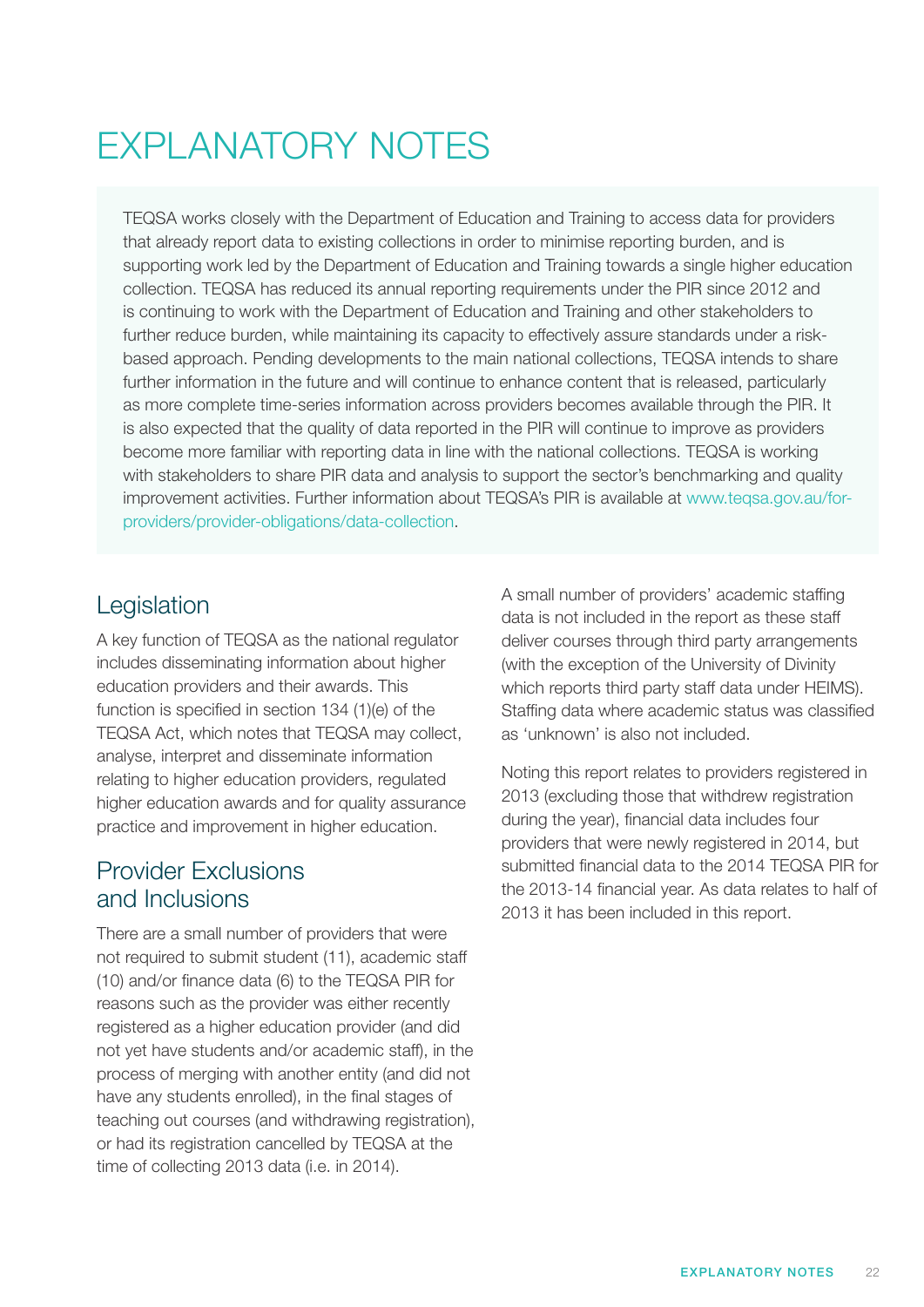# Provider Categories

Student and staff data are presented in the broad categories 'Universities', 'Non-University Higher Education Providers (FEE-HELP)' [NUHEPs (FEE-HELP)] and 'Non-University Higher Education Providers (Other)' [NUHEPs (Other)]. A matrix outlining provider categories and sources is provided under the 'Sources' section:

- 'Universities' refers to providers registered as a university on the National Register, and includes all public universities, private universities and overseas universities operating in Australia. These broadly align to categories Table A, B and C as listed under the HESA and used by the Department of Education and Training for different funding and reporting purposes, excluding Batchelor Institute of Indigenous Tertiary Education as it is not classified as a university under the *Higher Education Standards Framework, December 2011* (Threshold Standards).
- The 'NUHEP (FEE-HELP)' category aims to distinguish non-university providers with FEE-HELP status, while recognising that universities can also provide FEE-HELP assistance to their students. This category includes the Batchelor Institute of Indigenous Tertiary Education which has FEE- HELP status and is also a Table A provider under the HESA but is not classified as a university under the Threshold Standards.
- ▶ The 'NUHEP (Other)' category refers to higher education providers that are not universities and do not have FEE-HELP status.

Finance data in this report are classified differently to student and staff data, reflecting different reporting requirements.

**Public Universities' refers to Table A providers** (as defined under the HESA), excluding Batchelor Institute of Indigenous Tertiary Education as it is not classified as a university under the Threshold Standards. It also includes the University of Notre Dame Australia (a Table B provider).

- 'Other Universities and NUHEP (FEE-HELP)' refers to Batchelor Institute of Indigenous Tertiary Education, the remaining Table B universities (Bond University and MCD University of Divinity), Table C universities (Carnegie Mellon University and University College London), and FEE-HELP providers.
- 'NUHEP (Other)' refers to higher education providers that are not universities and do not have FEE-HELP status.

## **Rounding**

In this report, data has sometimes been rounded. Rounded figures and unrounded figures should not be assumed to be accurate to the last digit shown. Where figures have been rounded, discrepancies may occur between sums of component items and totals.

### **Sources**

This report has been prepared from the following sources:

- TEQSA's National Register;
- **TEQSA's Provider Information Requests:**
- ▶ The Department of Education and Training's Higher Education Statistics Collection (through the Higher Education Information Management System - HEIMS); and
- ▶ The Department of Education and Training's Finance Publication.

The below provides further information on the sources for student, staff and finance data, by provider category. A matrix outlining provider categories and sources is provided below.

### Student data:

- 'Universities' data are sourced from the Department of Education and Training's Higher Education Statistics Collection. If classifying using the HESA, this includes Table A, B, C providers.
- 'NUHEP (FEE-HELP)' data are sourced from the Higher Education Statistics Collection,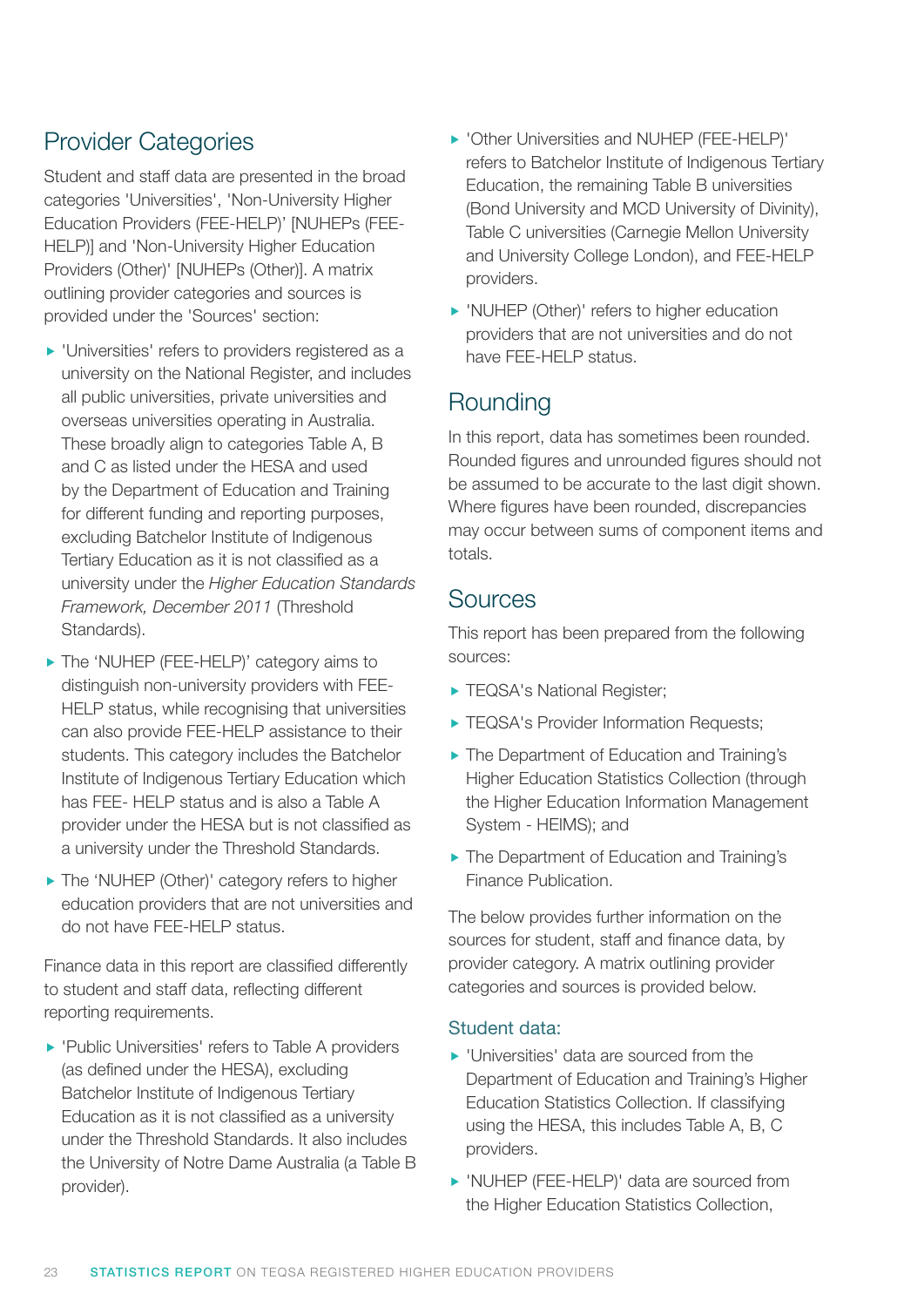Department of Education and Training, and from the TEQSA PIR for three providers that were approved for FEE-HELP status in 2013 but had not yet fully transitioned to reporting data to the Department of Education and Training.

 'NUHEP (Other)' data are sourced from TEQSA under its annual PIR collection.

### Staff data:

- 'Universities' data are sourced from the Higher Education Statistics Collection, Department of Education and Training and TEQSA's PIR collection. If classifying using the HESA, Table A and B providers submit staff data to the Department of Education and Training, and Table C providers submit staff data to TEQSA.
- 'NUHEP (FEE-HELP)' staff data are sourced from TEQSA's PIR collection, apart from data for two providers (Avondale College and Batchelor Institute of Indigenous Tertiary Education), which are sourced from the Department of Education and Training's Higher Education Statistics Collection.
- 'NUHEP (Other)' staff data are sourced from TEQSA under its annual PIR collection.

#### Finance data:

- ▶ Data in the 'Public Universities' category is sourced from the Department of Education and Training's Finance Publication.
- ▶ Data in the 'Other Universities and NUHEP (FEE-HELP)' category and the 'NUHEP (Other)' category is sourced from TEQSA's PIR collection, apart from data for Batchelor Institute of Indigenous Tertiary Education, which are sourced from the Department of Education and Training's Finance Publication.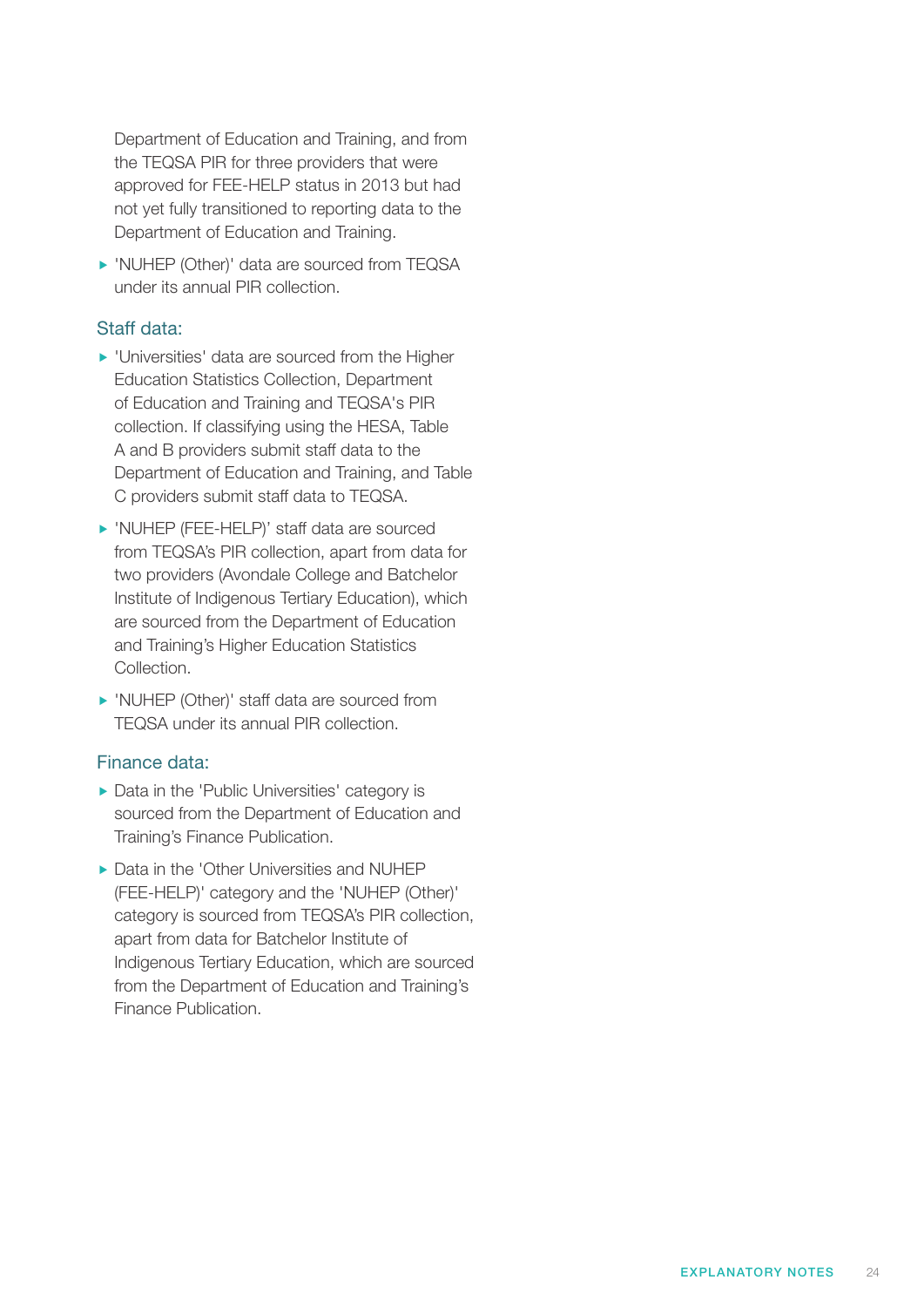# MATRIX OF CATEGORIES AND SOURCES

# Student and Academic Staff data

|                               | <b>Universities</b>                                                                                                                                                                                                                                                                                                                            | <b>NUHEPS (FEE-HELP)</b>                                                                                                                                                                                                                         | <b>NUHEPs (Other)</b>                                                                                                                       |
|-------------------------------|------------------------------------------------------------------------------------------------------------------------------------------------------------------------------------------------------------------------------------------------------------------------------------------------------------------------------------------------|--------------------------------------------------------------------------------------------------------------------------------------------------------------------------------------------------------------------------------------------------|---------------------------------------------------------------------------------------------------------------------------------------------|
|                               | All universities as defined by the Higher<br>Education Standards Framework, December<br>2011 (Threshold Standards).<br>Broadly aligns to categories Table A, B, C as<br>listed under the HESA, apart from Batchelor<br>Institute of Indigenous Tertiary Education as<br>it is not classified as a university under the<br>Threshold Standards. | Higher education providers with<br><b>Higher Education FEE-HELP status</b><br>that are not classified as a university<br>under the Higher Education Standards<br>Framework.<br>Includes Batchelor Institute of<br>Indigenous Tertiary Education. | Registered higher<br>education providers<br>that are not a<br>university and do<br>not have Higher<br><b>Education FEE-</b><br>HELP status. |
| Data source                   |                                                                                                                                                                                                                                                                                                                                                |                                                                                                                                                                                                                                                  |                                                                                                                                             |
| Provider<br>Information       | National Register                                                                                                                                                                                                                                                                                                                              | National Register                                                                                                                                                                                                                                | National Register                                                                                                                           |
| <b>Student</b><br>Data        | HEIMS, Department of Education and<br>Training                                                                                                                                                                                                                                                                                                 | HEIMS, Department of Education and<br>Training, and PIR, TEQSA for Higher<br>Education FEE-HELP in transition<br>providers.                                                                                                                      | PIR, TEQSA                                                                                                                                  |
| Academic<br><b>Staff Data</b> | HEIMS, Department of Education and<br>Training, apart from two providers (Table C<br>providers), which are sourced from TEQSA's<br>PIR.                                                                                                                                                                                                        | PIR, TEQSA, apart from data for two<br>providers (Avondale College and<br>Batchelor Institute of Indigenous<br>Tertiary Education), which are sourced<br>from HEIMS, Department of Education<br>and Training.                                    | PIR, TEQSA                                                                                                                                  |

# Finance data

|                 | <b>Public Universities</b>                                                                                                                                                                                                                                                                  | <b>Other Universities and NUHEPs</b><br>(FEE-HELP)                                                                                                                                                                                                                                                                        | <b>NUHEPs (Other)</b>                                                                                                                       |
|-----------------|---------------------------------------------------------------------------------------------------------------------------------------------------------------------------------------------------------------------------------------------------------------------------------------------|---------------------------------------------------------------------------------------------------------------------------------------------------------------------------------------------------------------------------------------------------------------------------------------------------------------------------|---------------------------------------------------------------------------------------------------------------------------------------------|
|                 | Providers classified as Table A under the<br>HESA, apart from Batchelor Institute of<br>Indigenous Tertiary Education as it is not<br>classified as a university under the<br>Threshold Standards.<br>Includes the University of Notre Dame<br>Australia (Table B provider under the HESA). | Higher education providers with Higher<br>Education FEE-HELP status.<br>Includes Batchelor Institute of<br>Indigenous Tertiary Education.<br>Includes Table B providers as classified<br>under the HESA, apart from University<br>of Notre Dame Australia.<br>Includes Table C providers as classified<br>under the HESA. | Registered higher<br>education providers<br>that are not a<br>university and do<br>not have Higher<br><b>Education FEE-</b><br>HELP status. |
| Data Source     |                                                                                                                                                                                                                                                                                             |                                                                                                                                                                                                                                                                                                                           |                                                                                                                                             |
| Finance<br>Data | Finance Publication, Department of<br><b>Education and Training</b>                                                                                                                                                                                                                         | PIR, TEQSA, apart from data for<br>Batchelor Institute of Indigenous<br>Tertiary Education, which are sourced<br>from Finance Publication, Department<br>of Education and Training.                                                                                                                                       | PIR, TEQSA                                                                                                                                  |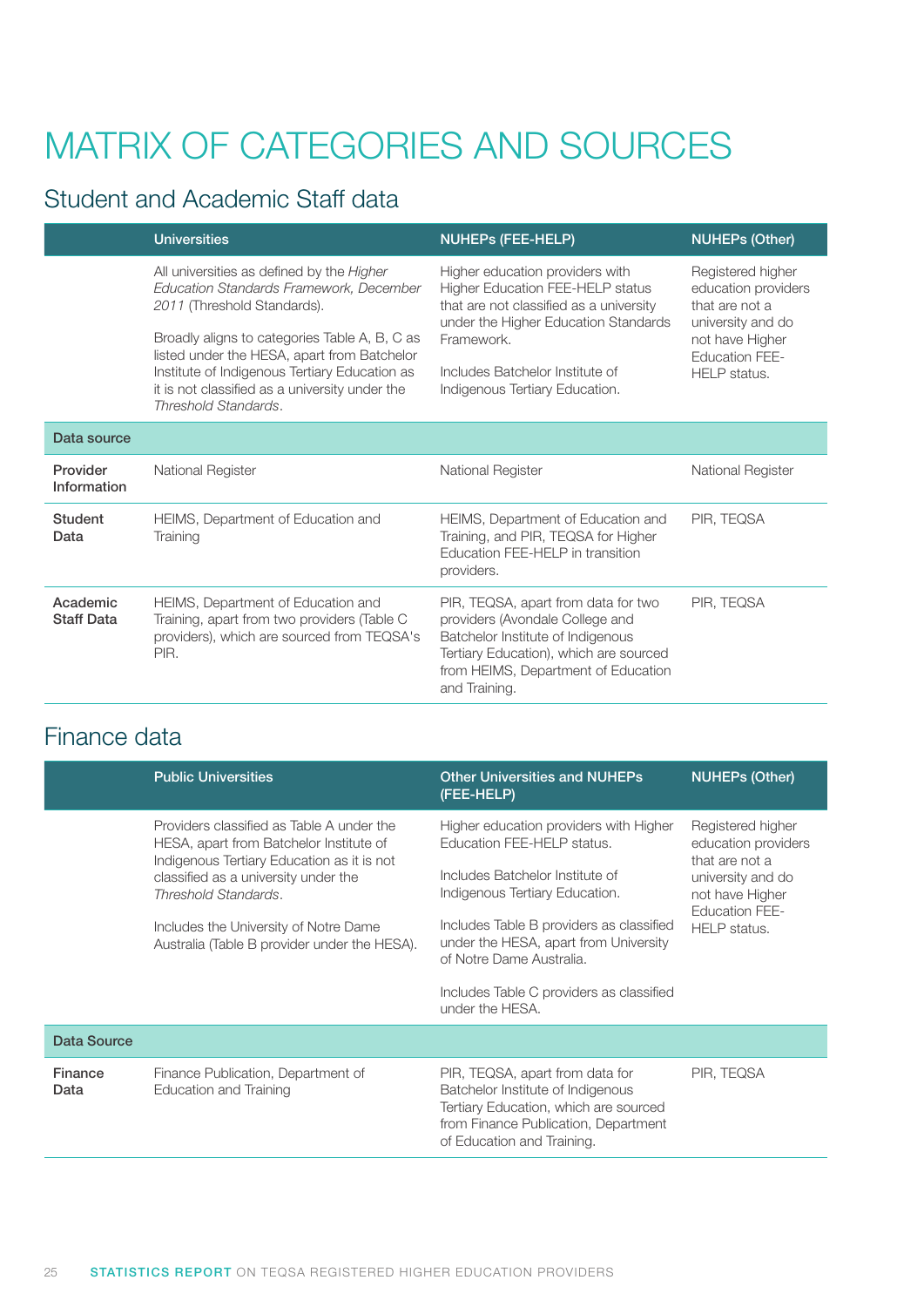# **Timelines**

Information reported is the latest available nationally:

- **Provider data relates to providers registered with** TEQSA in 2013, excluding those that withdrew registration during the year.
- ▶ Student data relates to 2013.
- ▶ Academic Staff data relates to 2013 and 2014, noting that 2014 staff data does not yet have complete academic casual staff data, but reflects what is most recently available. It is intended that complete 2014 casual staff data will be released once available.
- **Finance data for 'Public Universities' relates to** the 2013 calendar year (noting these providers have a 31 December financial year end date). For all other providers financial information relates to the provider's most recently completed financial year (no later than 30 June 2014).

## Variations in Headcount Data

On occasion, for headcount data, the PIR headline figure may vary slightly from the raw headcount due to:

- coding of additional student attributes in the data set;
- $\blacktriangleright$  students that may transfer citizenship categories throughout the year; or
- $\triangleright$  students that may be counted in multiple Broad Fields of Education.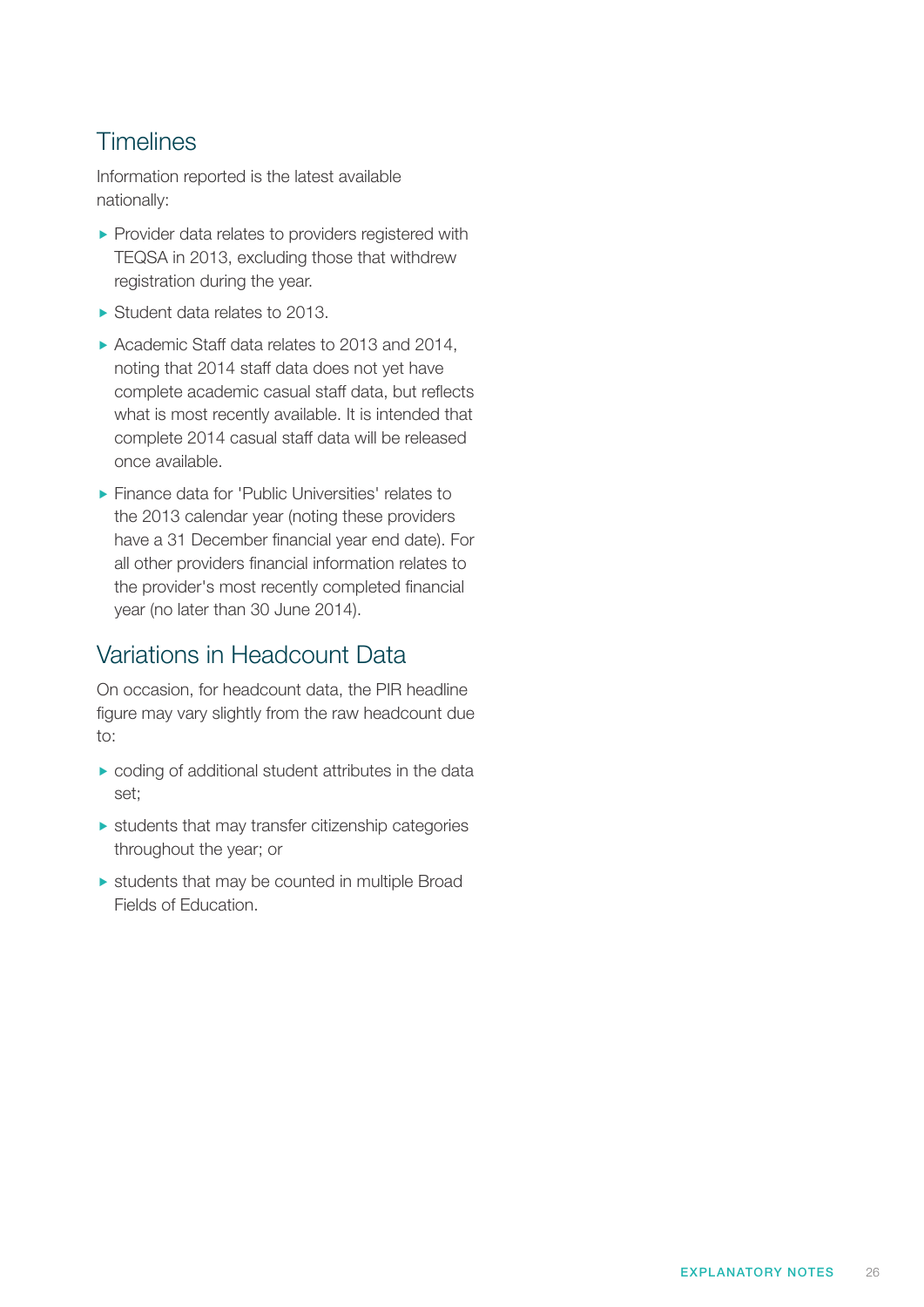# <span id="page-31-0"></span>**GLOSSARY**

The data definitions and scope for student, staff and finance data used in TEQSA's PIR have been guided by the data definitions, structures and scope established by the Department of Education and Training. For TEQSA's purposes, some definitions have been adjusted to provide flexibility in reporting that takes into account that the PIR extends to all private higher education providers. A glossary of data elements is available from the HEIMS HELP website: http://heimshelp.education.gov.au/sites/heimshelp/Resources/Glossary.

The PIR definitions and elements can be found at: http://www.teqsa.gov.au/sites/default/files/Reference%20document%20Final%20V1.1.pdf.

# Academic Staff

The classification of staff as academic is used to identify members of staff who are either:

- 1. People for whom salaries are the subject of determinations which are made by the Industrial Relations Department or which are made by the Remuneration Tribunal in respect of "academic and related staff", and including Vice-chancellors, Deputy Vice-chancellors, Principals and Deputy Principals.
- 2. People of the type referred to in Section 12A(1) of the Remuneration Tribunal Act 1973 (namely those appointed wholly or principally to undertake a teaching only function or a research only function or a teaching-and-research function in a higher education provider, or those appointed by a higher education provider to be responsible for such people), and who are funded through the National Health and Medical Research Council or other bodies.
- 3. People employed on a contract basis to perform the function of teaching-only, research-only or teaching-and-research, or an "Other" function, where the staff member is involved in the academic delivery of the courses, even though their remuneration is not subject to the determination of the Industrial Relations Department or the Remuneration Tribunal.

If a member of staff is not one of the three types referred to above, they are not classified as having an academic classification.

# Australian Qualification Framework (AQF)

The AQF is the national policy for regulated qualifications in Australian education and training. Course levels in this report are defined according to the AQF. More information on the AQF can be found here: http://www.aqf.edu.au/.

# Broad Field of Education (BFoE)

Fields of Education in this report are based on the Australian Bureau of Statistics Australian Standard Classification of Education (ASCED), 2011. It is a classification of courses, specialisations and units of study with the same or similar vocational emphasis or principal subject matter of the course, specialisation and unit of study. More information can be found here:

[http://www.abs.gov.au/ AUSSTATS/abs@.nsf/DetailsPage/1272.02001](http://www.abs.gov.au/AUSSTATS/abs@.nsf/DetailsPage/1272.02001)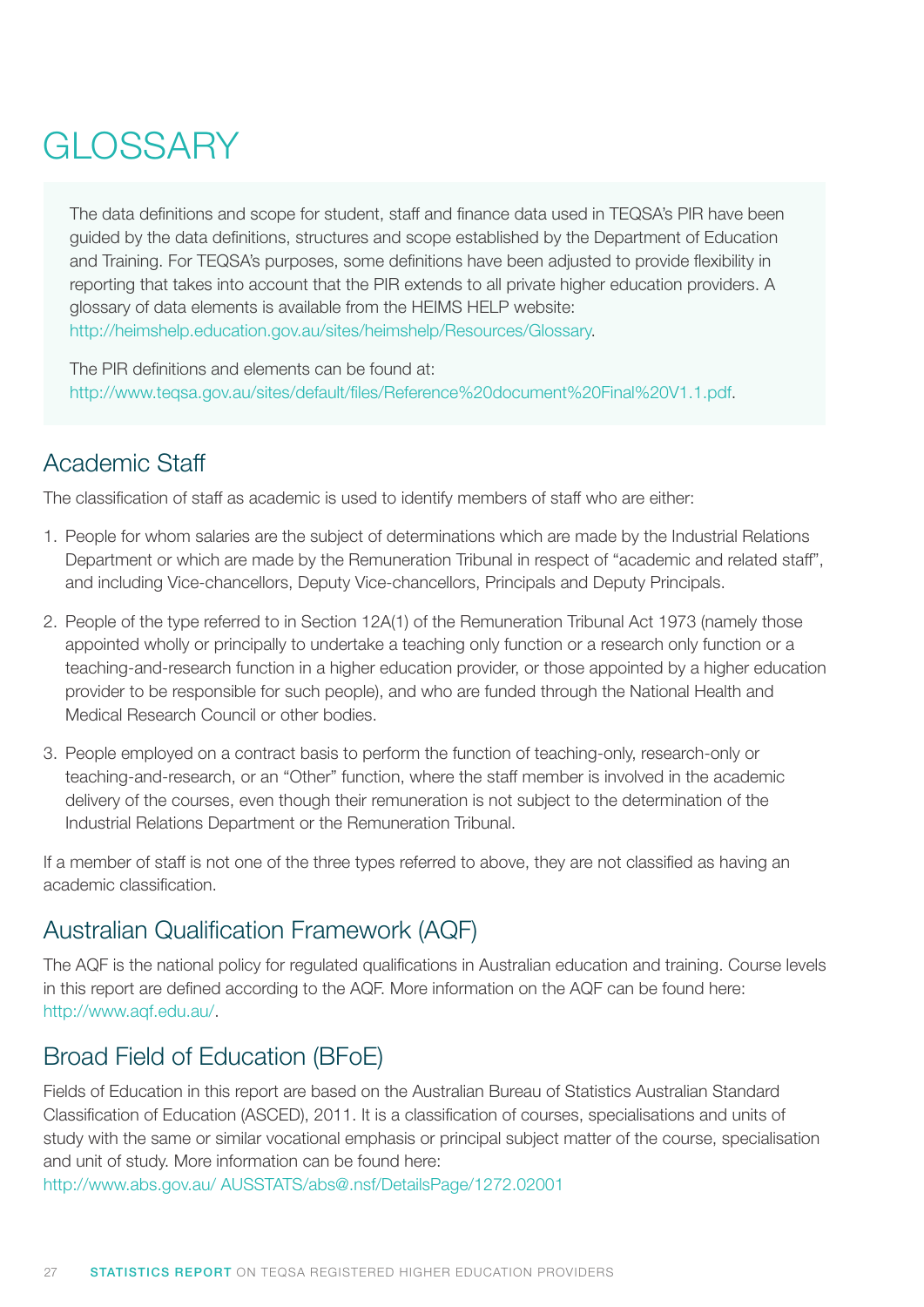# Domestic Student

A student who is one of the following:

- an Australian citizen (including Australian citizens with dual citizenship);
- a New Zealand citizen or a diplomatic or consular representative of New Zealand, a member of the staff of such a representative or the spouse or dependent relative of such a representative, excluding those with Australian citizenship (Note: includes any such persons who have Permanent Resident status);
- a permanent humanitarian visa holder; or
- a holder of a permanent visa other than a permanent humanitarian visa.

# Equivalent Full-Time Student Load (EFTSL)

EFTSL is a measure of the study load for a year of a student undertaking a course of study on a full-time basis. Total EFTSL for a full-time student in a course in a given year will typically be 1.0. In some cases, a student may be undertaking a number of units in a given year that is over a full-time load. In these cases, the EFTSL may be above 1.0.

# FEE-HELP

FEE-HELP is an Australian Government loan program to help eligible fee-paying students to pay their tuition fees. For more information please see:

[http://studyassist. gov.au/sites/studyassist/helppayingmyfees/fee- help/pages/fee-help-](http://studyassist.gov.au/sites/studyassist/helppayingmyfees/fee-help/pages/fee-help-)

# Full-Time Equivalence (FTE)

FTE is a measure of the resources for a staff member in respect of their current duties, expressed as a proportion of a typical full-time staff member. A member of staff who has, at the determined reference date, a full-time work contract in respect of their current duties, a fulltime equivalence of 1.00 at the reference date (FTE-RD). The FTE-RD for a member of staff who at the reference date has a fractional full-time (i.e. part time) work contract in respect of their current duties, is less than 1.00. The fraction represents the ratio between the number of agreed normal work hours for that person and the number of normal work hours that would be required of a member of staff having the same classification type and level as that person, but with a full-time work contract.

For further information see:

- HEIMSHELP FTE at Reference Date: [http://heimshelp.education.gov.au/ sites/heimshelp/resources/](http://heimshelp.education.gov.au/ sites/heimshelp/resources/glossary/ pages/glossaryterm?title=Full-Time%20 Equivalence%20FTE%20at%20the%20 Reference%20Date%20) [glossary/ pages/glossaryterm?title=Full-Time%20 Equivalence%20FTE%20at%20the%20](http://heimshelp.education.gov.au/ sites/heimshelp/resources/glossary/ pages/glossaryterm?title=Full-Time%20 Equivalence%20FTE%20at%20the%20 Reference%20Date%20)  [Reference%20Date%20](http://heimshelp.education.gov.au/ sites/heimshelp/resources/glossary/ pages/glossaryterm?title=Full-Time%20 Equivalence%20FTE%20at%20the%20 Reference%20Date%20)
- HEIMSHELP FTE Full Year: [http://heimshelp. education.gov.au/sites/heimshelp/resources/ glossary/](http://heimshelp. education.gov.au/sites/heimshelp/resources/ glossary/pages/glossaryterm?title=Full-Time%20 Equivalence%20FTE%20for%20a%20Full%20 Year%20) [pages/glossaryterm?title=Full-Time%20 Equivalence%20FTE%20for%20a%20Full%20 Year%20](http://heimshelp. education.gov.au/sites/heimshelp/resources/ glossary/pages/glossaryterm?title=Full-Time%20 Equivalence%20FTE%20for%20a%20Full%20 Year%20)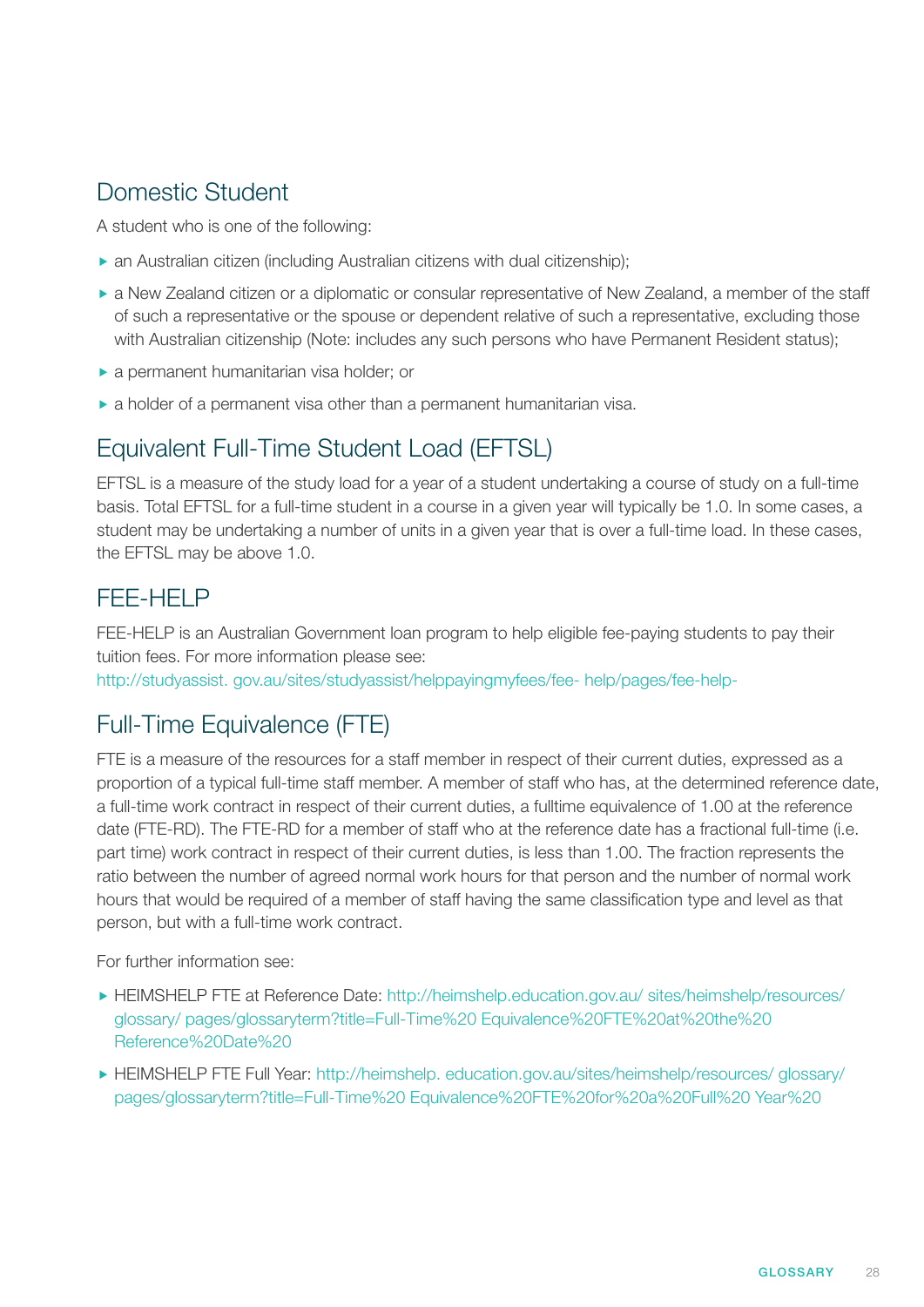# Mode of Attendance

The classification of the manner in which a student is undertaking a unit of study.

- Internal: a unit of study at an onshore or offshore campus (includes classroom based)
- External: a unit of study at an onshore or offshore campus (includes electronic-based, online and by correspondence).
- **Flexible:** a unit of study is undertaken partially on an internal mode of attendance and partially on an external mode of attendance.

# Onshore Student EFTSL

The proportion of EFTSL attributable to students undertaking a program of study conducted in Australia by a registered Australian higher education provider.

# Offshore Student EFTSL

The proportion of EFTSL attributable to students undertaking a program of study partially or wholly at an offshore campus of a registered Australian higher education provider.

## Overseas Student

Any student who is not a domestic student (see 'Domestic Student' definition), primarily international students in Australia or offshore, undertaking an Australian award.

# Self-Accrediting Authority

A higher education provider may be authorised to self-accredit a course of study, or courses of study, at one or more higher education award levels, and in one or more broad fields of study or discipline areas. For more information see [http://www.teqsa. gov.au/for-providers/self-accrediting-authority.](http://www.teqsa.gov.au/for-providers/self-accrediting-authority)

### **ENDNOTES**

- <sup>1</sup> *TEQSA National Register; 2014 PIR; Finance Publication 2013, Higher Education Statistics Collection, Department of Education and Training.*
- <sup>2</sup> A small number of providers were not required to submit student, academic staff and/or finance data to the TEQSA PIR due to context, such as being a recently registered higher education provider, in the process of merging with another entity, in the final stages of teaching out courses (and withdrawing *registration), or had its registration cancelled by TEQSA at the time of collecting 2013 data (i.e. in 2014). See Explanatory Notes for information on provider exclusions and inclusions.*
- <sup>3</sup> *Providers registered with TEQSA in 2013, excluding those that withdrew registration during 2013. There are slight variations from the previous Statistics Report for reasons including two providers that merged during 2013.*
- <sup>4</sup> *Excludes staff with duties unspecified or duties classified as 'unknown'. Apart from the University of Divinity, data also excludes academic staff that teach higher education courses through a third party arrangement.*
- <sup>5</sup> *Higher Education = \$23.2 billion, VET = \$1.5 billion, Other = \$7.6 billion. Reference year is 2013 calendar year for public universities, and most recently completed financial year up to June 2014 for all other higher education providers.*
- <sup>6</sup> *Data derived from the broad field of education of the course, rather than the broad field of education of the unit studied.*
- <sup>7</sup> *Includes Bachelor Honours students.*